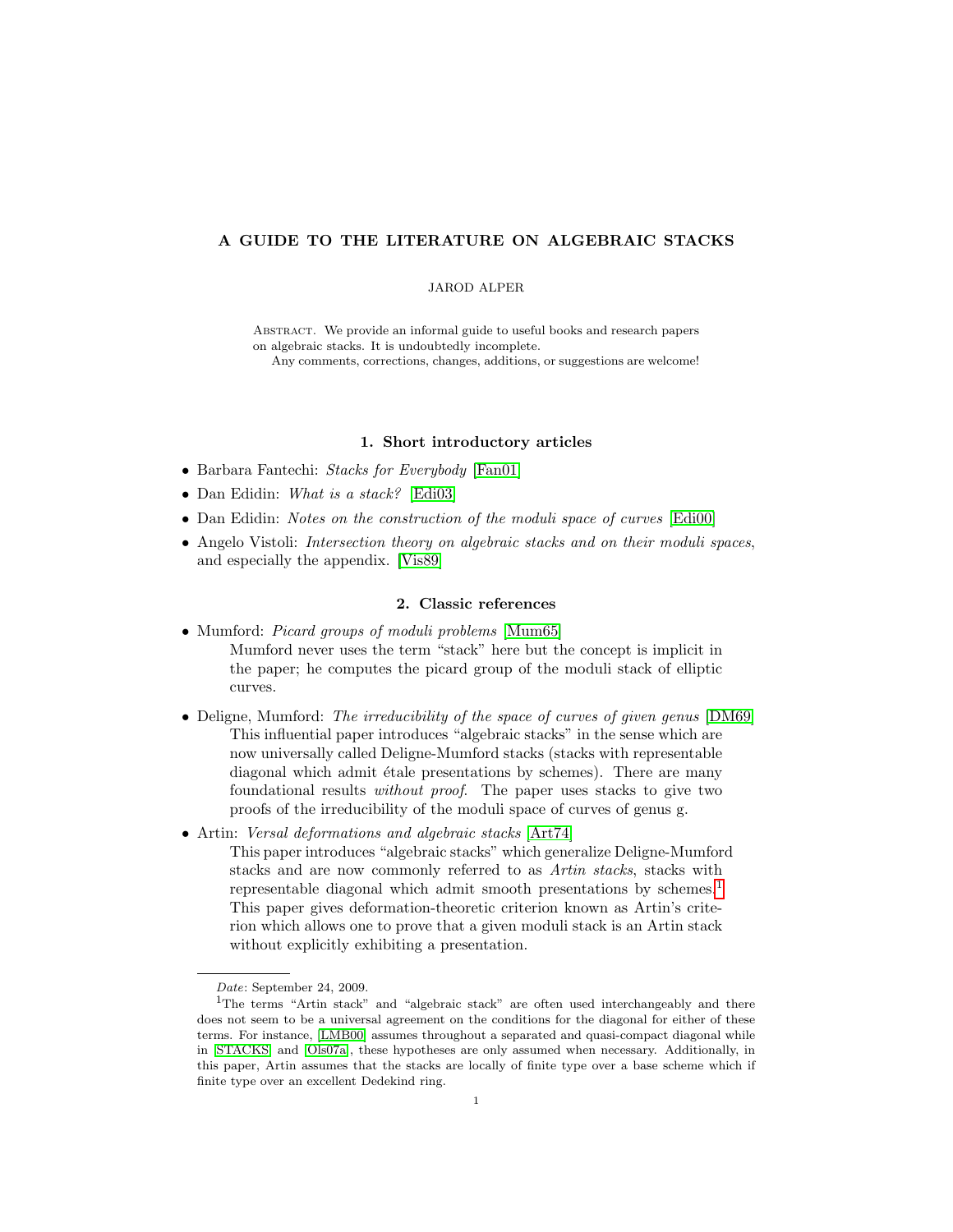### 3. Books and online notes

• Laumon, Moret-Bailly: Champs Algebriques [\[LMB00\]](#page-14-4)

This book is currently the most exhaustive reference on stacks containing many foundational results. It assumes the reader is familiar with algebraic spaces and frequently references Knutson's book [\[Knu71\]](#page-14-5). There is an error in chapter 12 concerning the functoriality of the lisse-étale site of an algebraic stack. One doesn't need to worry about this as the error has been patched by Martin Olsson (see [\[Ols07b\]](#page-15-4)) and the results in the remaining chapters (after perhaps slight modification) are correct.

• The stacks project authors: The stacks project [\[STACKS\]](#page-15-2).

This work in progress is an open source textbook on algebraic stacks started by Johan de Jong. This book (currently 1326 pages!) develops the necessary algebraic geometry, commutative algebra and set theory necessary for the theory of algebraic stacks currently ending with the definition of an algebraic stack. Expect more material on algebraic stacks soon!

- Anton Geraschenko: Lecture notes for Martin Olsson's class on stacks [\[Ols07a\]](#page-15-3) This course systematically develops the theory of algebraic spaces before introducing algebraic stacks (first defined in Lecture 27!). In addition to basic properties, the course covers the equivalence between being Deligne-Mumford and having unramified diagonal, the lisse- etale site on an Artin stack, the theory of quasi-coherent sheaves, the Keel-Mori theorem, cohomological descent, and gerbes (and their relation to the Brauer group). There are also some exercises.
- Behrend, Conrad, Edidin, Fantechi, Fulton, Göttsche, and Kresch: Algebraic stacks, online notes for a book being currently written  $[BCE^+]$  $[BCE^+]$

The aim of this book is to give a friendly introduction to stacks without assuming a sophisticated background with a focus on examples and applications. Unlike [\[LMB00\]](#page-14-4), it is not assumed that the reader has digested the theory of algebraic spaces. Instead, Deligne-Mumford stacks are introduced with algebraic spaces being a special case with part of the goal being to develop enough theory to prove the assertions in [\[DM69\]](#page-14-3). The general theory of Artin stacks is to be developed in the second part. Only a fraction of the book is now available on Kresch's website.

# 4. Related references on foundations of stacks

• Vistoli: Notes on Grothendieck topologies, fibered categories and descent theory [\[Vis05\]](#page-15-5)

Contains useful facts on fibered categories, stacks and descent theory in the fpqc topology as well as rigorous proofs.

• Knutson: Algebraic Spaces [\[Knu71\]](#page-14-5)

This book, which evolved from his PhD thesis under Michael Artin, contains the foundations of the theory of algebraic spaces. The book [\[LMB00\]](#page-14-4) frequently references this text. See also Artin's papers on algebraic spaces: [\[Art69a\]](#page-13-2), [\[Art69b\]](#page-13-3),[\[Art69c\]](#page-13-4), [\[Art70\]](#page-13-5),[\[Art71a\]](#page-13-6), [\[Art71b\]](#page-13-7), [\[Art73\]](#page-13-8), and [\[Art74\]](#page-13-0)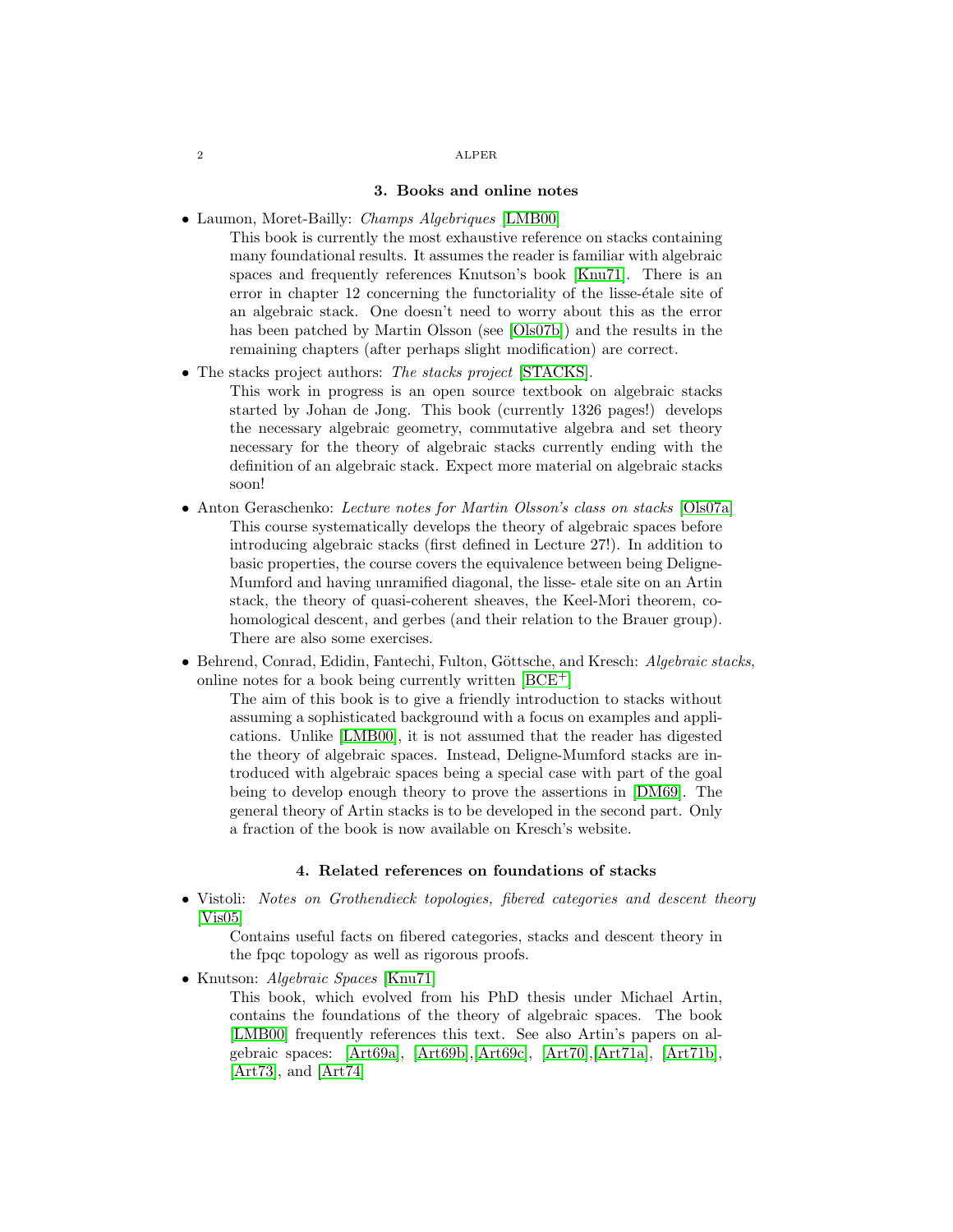• Grothendieck et al, Theorie de Topos et Cohomologie Etale des Schemas I, II, III also known as SGA4 [\[SGA4\]](#page-15-6)

Volume 1 contains many general facts on universes and sites. Grothendieck's expose [\[SGA1,](#page-15-7) Expose VI] discusses fibered categories. Deligne's Expose XVIII in SGA4 introduces Picard stacks.

• Jean Giraud: Cohomologie non abelienne [\[Gir65\]](#page-14-6)

The book discusses fibered categories, stacks, torsors and gerbes over general sites but does not discuss algebraic stacks. For instance, if G is a sheaf of abelian groups on X, then in the same way  $H^1(X, G)$  can be identified with G-torsors,  $H^2(X, G)$  can be identified with an appropriately defined set of G-gerbes. When G is not abelian, then  $H^2(X, G)$  is defined as the set of G-gerbes.

• Kelly and Street: *Review of the elements of 2-categories* [\[KS74\]](#page-14-7)

The category of stacks form a 2-category although a simple type of 2 category where are 2-morphisms are invertible. This is a reference on general 2-categories. I have never used this so I cannot say how useful it is. Also note that [\[STACKS\]](#page-15-2) contains some basics on 2-categories.

### 5. Papers in the literature

Below is a list of research papers which contain fundamental results on stacks and algebraic spaces. The intention of the summaries is to indicate only the results of the paper which contribute toward stack theory; in many cases these results are subsidiary to the main goals of the paper. We divide the papers into categories with some papers falling into multiple categories.

5.1. Deformation theory and algebraic stacks. The first three papers by Artin do not contain anything on stacks but they contain powerful results with the first two papers being essential for [\[Art74\]](#page-13-0).

- Artin: Algebraic approximation of structures over complete local rings [\[Art69a\]](#page-13-2) It is proved that under mild hypotheses any effective formal deformation can be approximated: if  $F : (Sch/S) \rightarrow (Sets)$  is a contravariant functor locally of finite presentation with  $S$  finite type over a field or excellent DVR,  $s \in S$ , and  $\hat{\xi} \in F(\hat{\mathcal{O}}_{S,s})$  is an effective formal deformation, then for any  $n > 0$ , there exists an residually trivial étale neighborhood  $(S', s') \rightarrow$  $(S, s)$  and  $\xi' \in F(S')$  such that  $\xi'$  and  $\hat{\xi}$  agree up to order n (ie. have the same restriction in  $F(\mathcal{O}_{S,s}/\mathfrak{m}^n)$ .
- Artin: Algebraization of formal moduli I [\[Art69b\]](#page-13-3)

It is proved that under mild hypotheses any effective formal versal deformation is algebraizable. Let  $F : (Sch/S) \rightarrow (Sets)$  be a contravariant functor locally of finite presentation with S finite type over a field or excellent DVR,  $s \in S$  be a locally closed point,  $\hat{A}$  be a complete noetherian local  $\mathcal{O}_S$ -algebra with residue field  $k'$  a finite extension of  $k(s)$ , and  $\hat{\xi} \in F(\hat{A})$  be an effective formal versal deformation of an element  $\xi_0 \in F(k')$ . Then there is a scheme X finite type over S and a closed point  $x \in X$  with residue field  $k(x) = k'$  and an element  $\xi \in F(X)$  such that there is an isomorphism  $\hat{\mathcal{O}}_{X,x} \cong \hat{A}$  identifying the restrictions of  $\xi$ and  $\hat{\xi}$  in each  $F(\hat{A}/m^n)$ . The algebraization is unique if  $\hat{\xi}$  is a universal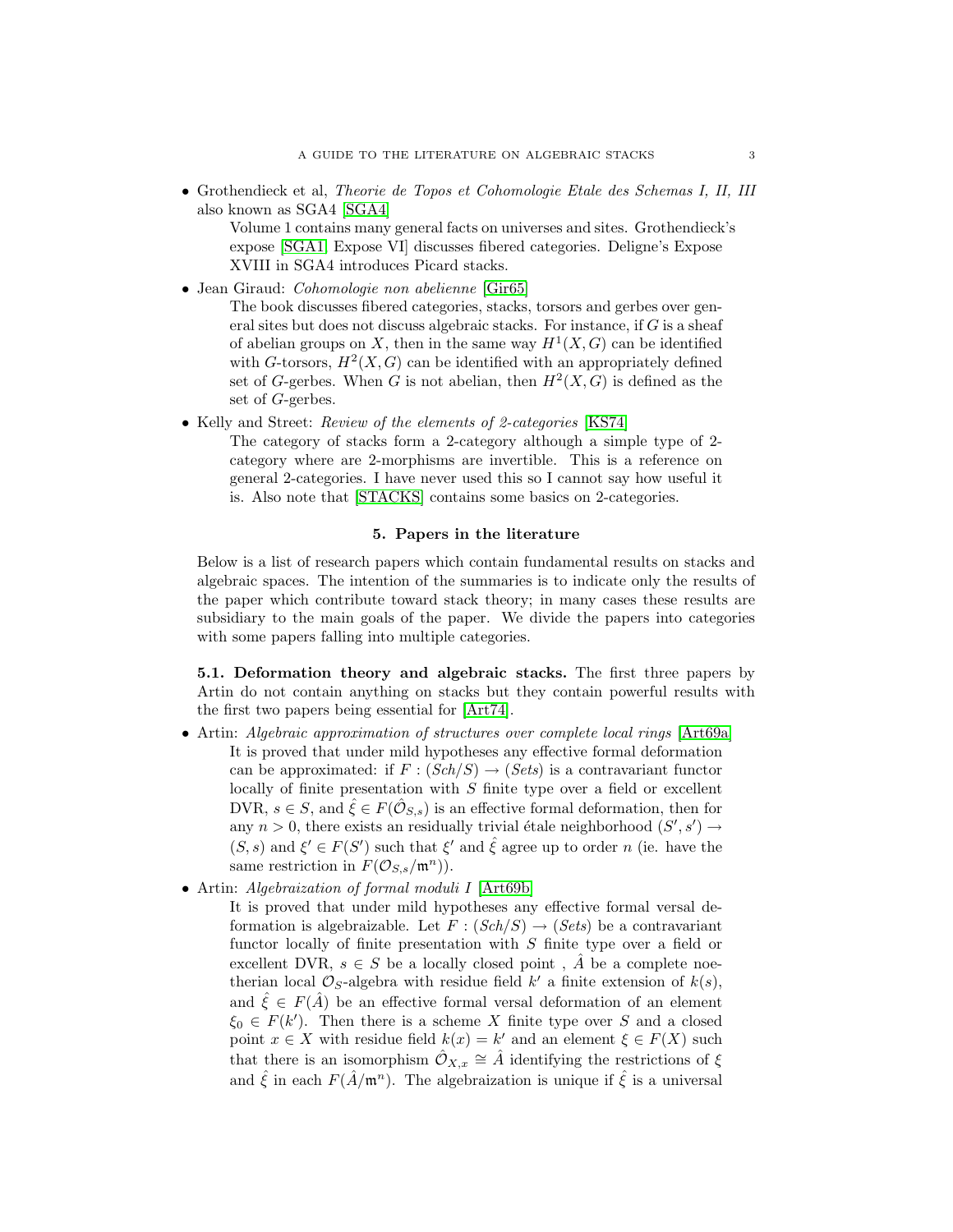deformation. Applications are given to the representability of the Hilbert and Picard schemes.

• Artin: Algebraization of formal moduli. II [\[Art70\]](#page-13-5)

Vaguely, it is shown that if one can contract a closed subset  $Y' \subseteq X'$ formally locally around Y', then exists a global morphism  $X' \to X$  contracting  $Y$  with  $X$  an algebraic space.

• Artin: Versal deformations and algebraic stacks [\[Art74\]](#page-13-0)

This momentous paper builds on his work in [\[Art69a\]](#page-13-2) and [\[Art69b\]](#page-13-3). This paper introduces Artin's criterion which allows one to prove algebraicity of a stack by verifying deformation-theoretic properties. More precisely (but not very precisely), Artin constructs a presentation of a limit preserving stack X locally around a point  $x \in \mathcal{X}(k)$  as follows: assuming the stack  $\mathcal X$  satisfies Schlessinger's criterion([\[Sch68\]](#page-15-8)), there exists a formal versal deformation  $\hat{\xi} \in \lim_{n \to \infty} \mathcal{X}(\hat{A}/\mathfrak{m}^n)$  of x. Assuming that formal deformations are effective (ie.  $\mathcal{X}(\hat{A}) \to \lim_{\longleftarrow} \mathcal{X}(\hat{A}/\mathfrak{m}^n)$  is bijective), then one obtains an effective formal versal deformation  $\xi \in \mathcal{X}(\hat{A})$ . Using results in [\[Art69b\]](#page-13-3), one produces a finite type scheme U and an element  $\xi_U : U \to X$ which is formally versal at a point  $u \in U$  over x. Then if we assume X admits a deformation and obstruction theory satisfying certain conditions (ie. compatibility with étale localization and completion as well as constructibility condition), then it is shown in section 4 that formal versality is an open condition so that after shrinking  $U, U \rightarrow \mathcal{X}$  is smooth. Artin also presents a proof that any stack admitting an fppf presentation by a scheme admits a smooth presentation by a scheme so that in particular one can form quotient stacks by flat, separated, finitely presented group schemes.

• Conrad, de Jong: Approximation of Versal Deformations [\[CdJ02\]](#page-13-9)

This paper offers an approach to Artin's algebraization result by applying Popescu's powerful result: if  $A$  is a noetherian ring and  $B$  a noetherian A-algebra, then the map  $A \to B$  is a regular morphism if and only if B is a direct limit of smooth A-algebras. It is not hard to see that Popescu's result implies Artin's approximation over an arbitrary excellent scheme (the excellence hypothesis implies that for a local ring A, the map  $A^{\text{h}} \to \hat{A}$ from the henselization to the completion is regular). The paper uses Popescu's result to give a "groupoid" generalization of the main theorem in [\[Art69b\]](#page-13-3) which is valid over arbitrary excellent base schemes and for arbitrary points  $s \in S$ . In particular, the results in [\[Art74\]](#page-13-0) hold under an arbitrary excellent base. They discuss the étale-local uniqueness of the algebraization and whether the automorphism group of the object acts naturally on the henselization of the algebraization.

- Starr: Artin's axioms, composition, and moduli spaces [\[Sta06\]](#page-15-9) The paper establishes that Artin's axioms for algebraization are compatible with the composition of 1-morphisms.
- Martin Olsson: *Deformation theory of representable morphism of algebraic stacks* [\[Ols06a\]](#page-15-10)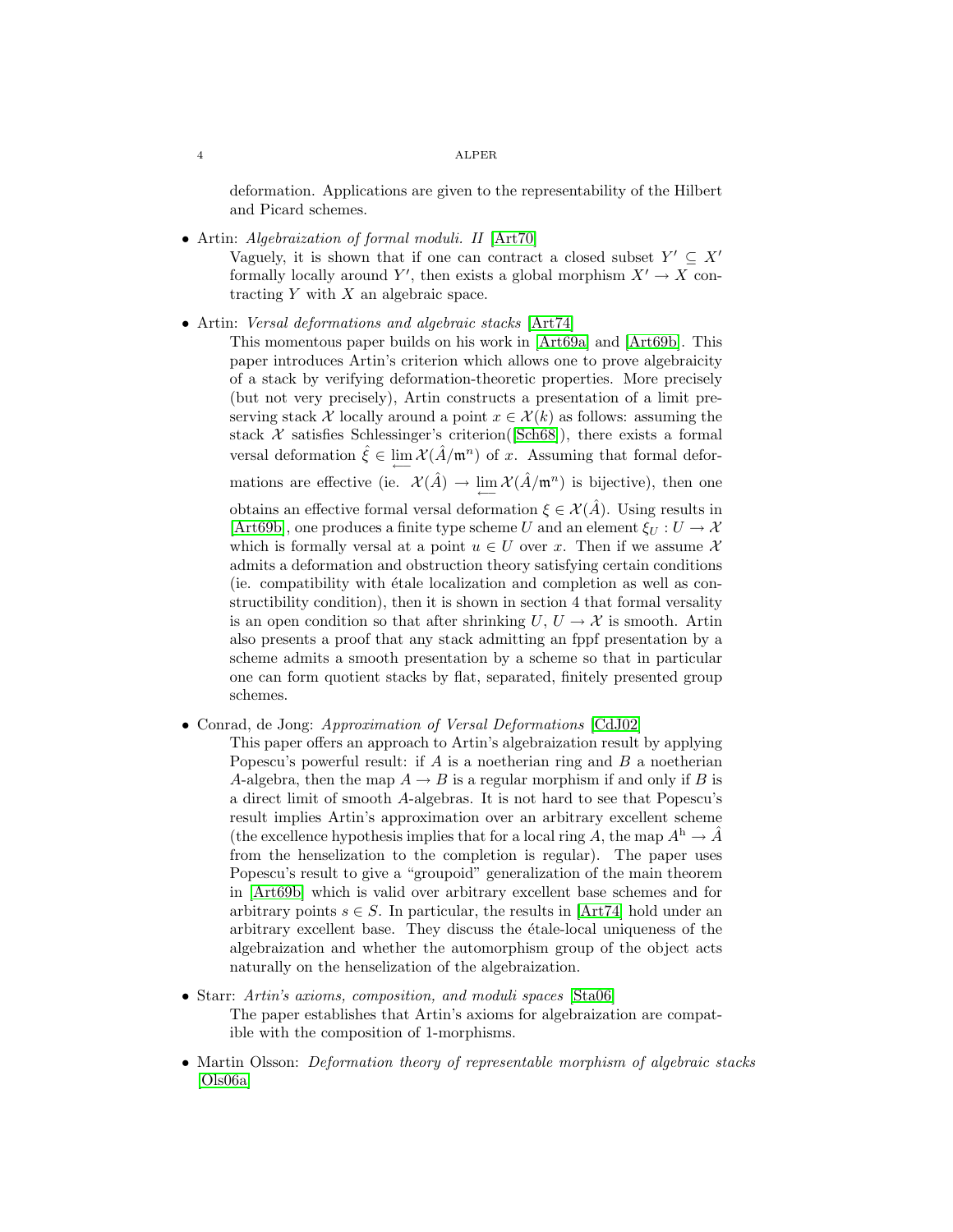This generalizes standard deformation theory results for morphisms of schemes to representable morphisms of algebraic stacks in terms of the cotangent complex. These results cannot be viewed as consequences of Illusie's general theory as the cotangent complex of a representable morphism  $X \to \mathcal{X}$  is not defined in terms of cotangent complex of a morphism of ringed topoi (because the lisse-etale site is not functorial).

# 5.2. Coarse moduli spaces.

• Keel, Mori: Quotients in Groupoids [\[KM97\]](#page-14-8)

It had apparently long been "folklore" that separated Deligne-Mumford stacks admitted coarse moduli spaces. A rigorous (although terse) proof of the following theorem is presented here: if  $X$  is an Artin stack locally of finite type over a noetherian base scheme such that the inertia stack  $I_{\mathcal{X}} \to \mathcal{X}$  is finite, then there exists a coarse moduli space  $\phi : \mathcal{X} \to Y$  with  $\phi$  separated and Y an algebraic space locally of finite type over S. The hypothesis that the inertia is finite is precisely the right condition: there exists a coarse moduli space  $\phi : \mathcal{X} \to Y$  with  $\phi$  separated if and only if the inertia is finite.

• Conrad: The Keel-Mori Theorem via Stacks [\[Con05\]](#page-14-9)

Keel and Mori's paper [\[KM97\]](#page-14-8) is written in the groupoid language and some find it challenging to grasp. Brian Conrad presents a stack-theoretic version of the proof which is quite transparent although it uses the sophisticated language of stacks. Conrad also removes the noetherian hypothesis.

- Rydh: *Existence of quotients by finite groups and coarse moduli spaces* [\[Ryd07\]](#page-15-11) Rydh removes the hypothesis from [\[KM97\]](#page-14-8) and [\[Con05\]](#page-14-9) that  $\mathcal X$  be finitely presented over some base.
- Abramovich, Olsson, Vistoli: Tame stacks in positive characteristic [\[AOV08\]](#page-13-10) They define a *tame Artin stack* as an Artin stack with finite inertia such that if  $\phi : \mathcal{X} \to Y$  is the coarse moduli space,  $\phi_*$  is exact on quasicoherent sheaves. They prove that for an Artin stack with finite inertia, the following are equivalent:  $\mathcal X$  is tame  $\iff$  the stabilizers of  $\mathcal X$  are linearly reductive  $\iff \mathcal{X}$  is étale locally on the coarse moduli space a quotient of an affine scheme by a linearly reductive group scheme. For a tame Artin stack, the coarse moduli space is particularly nice. For instance, the coarse moduli space commutes with arbitrary base change while a general coarse moduli space for an Artin stack with finite inertia will only commute with flat base change.
- Alper: Good moduli spaces for Artin stacks [\[Alp08\]](#page-13-11)

For general Artin stacks with infinite affine stabilizer groups (which are necessarily non-separated), coarse moduli spaces often do not exist. The simplest example is  $[\mathbf{A}^1/\mathbf{G}_m]$ . It is defined here that a quasi-compact morphism  $\phi: \mathcal{X} \to Y$  is a good moduli space if  $\mathcal{O}_Y \to \phi_* \mathcal{O}_X$  is an isomorphism and  $\phi_*$  is exact on quasi-coherent sheaves. This notion generalizes a tame Artin stack in [\[AOV08\]](#page-13-10) as well as encapsulates Mumford's geometric invariant theory: if G is a reductive group acting linearly on  $X \subseteq \mathbf{P}^n$ , then the morphism from the quotient stack of the semi-stable locus to the GIT quotient  $[X^{ss}/G] \to X//G$  is a good moduli space. The notion of a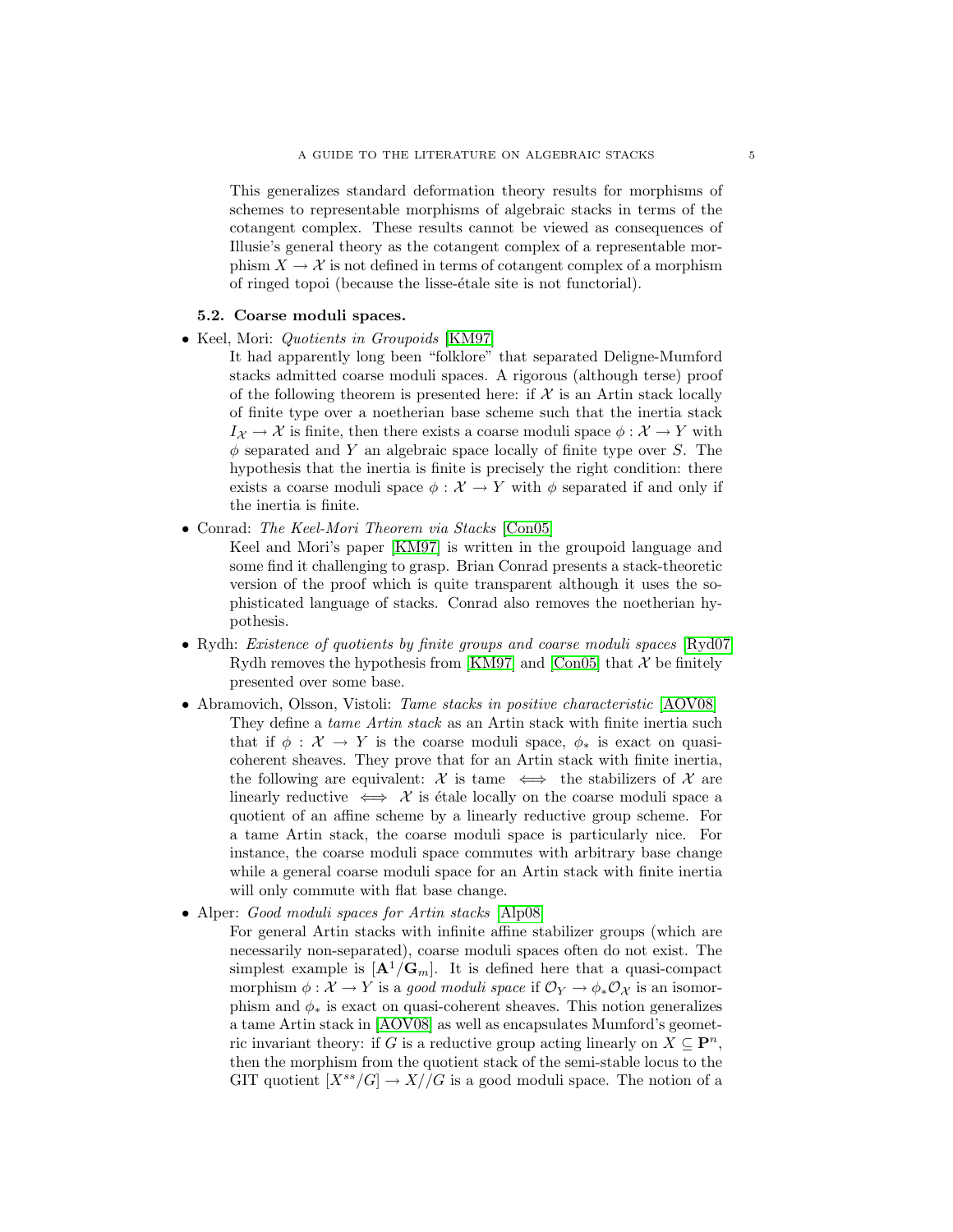good moduli space has many nice geometric properties:  $(1)$   $\phi$  is surjective, universally closed, and universally submersive, (2)  $\phi$  identifies points in Y with points in X up to closure equivalence, (3)  $\phi$  is universal for maps to algebraic spaces, (4) good moduli spaces are stable under arbitrary base change, and (5) a vector bundle on an Artin stack descends to the good moduli space if and only if the representations are trivial at closed points.

### 5.3. Intersection theory.

- Vistoli: Intersection theory on algebraic stacks and on their moduli spaces [\[Vis89\]](#page-15-0) This paper develops the foundations for intersection theory with rational coefficients for Deligne-Mumford stacks. If  $\mathcal X$  is a separated Deligne-Mumford stack, the chow group  $A_*(\mathcal{X})$  with rational coefficients is defined as the free abelian group of integral closed substacks of dimension  $k$  up to rational equivalence. There is a flat pullback, a proper push-forward and a generalized Gysin homomorphism for regular local embeddings. If  $\phi: \mathcal{X} \to Y$  is a moduli space (ie. a proper morphism with is bijective on geometric points), there is an induced push-forward  $A_*(\mathcal{X}) \to A_k(Y)$ which is an isomorphism.
- Edidin, Graham: *Equivariant Intersection Theory* [\[EG98\]](#page-14-10)
	- The purpose of this article is to develop intersection theory with integral coefficients for a quotient stack  $[X/G]$  of an action of an algebraic group  $G$  on an algebraic space  $X$  or, in other words, to develop a  $G$ -equivariant intersection theory of  $X$ . Equivariant chow groups defined using only invariant cycles does not produce a theory with nice properties. Instead, generalizing Totaro's definition in the case of BG and motivated by the fact that if  $V \to X$  is a vector bundle then  $A_i(X) \cong A_i(V)$  naturally, the authors define  $A_i^G(X)$  as follows: Let  $\dim(X) = n$  and  $\dim(G) = g$ . For each i, choose a l-dimensional G-representation V where  $G$  acts freely on an open subset  $U \subseteq V$  whose complement as codimension  $d > n - i$ . So  $X_G = [X \times U/G]$  is an algebraic space (it can even be chosen to be a scheme). Then they define  $A_i^G(X) = A_{i+l-g}(X_G)$ . For the quotient stack, one defines  $A_i([X/G]) := A_{i+g}^G(X) = A_{i+l}(X_G)$ . In particular,  $A_i([X/G]) = 0$  for  $i > \dim[X/G] = n - g$  but can be non-zero for  $i \ll 0$  (eg.  $A_i(B\mathbf{G}_m) = \mathbf{Z}$  for  $i \leq 0$ ). They establish that these equivariant Chow groups enjoy the same functorial properties as ordinary Chow groups. Furthermore, they establish that if  $[X/G] \cong [Y/H]$  that  $A_i([X/G]) = A_i([Y/H])$  so that the definition is independent on how the stack is presented as a quotient stack.
- Kresch: *Cycle Groups for Artin Stacks* [\[Kre99\]](#page-14-11)

Kresch defines Chow groups for arbitrary Artin stacks agreeing with Edidin and Graham's definition in [\[EG98\]](#page-14-10) in the case of quotient stack. For algebraic stacks with affine stabilizer groups, the theory satisfies the usual properties.

- Behrend and Fantechi: The intrinsic normal cone [\[BF97\]](#page-13-12)
	- Generalizing a construction due to Li and Tian, Behrend and Fantechi construct a virtual fundamental class for a Deligne-Mumford stack.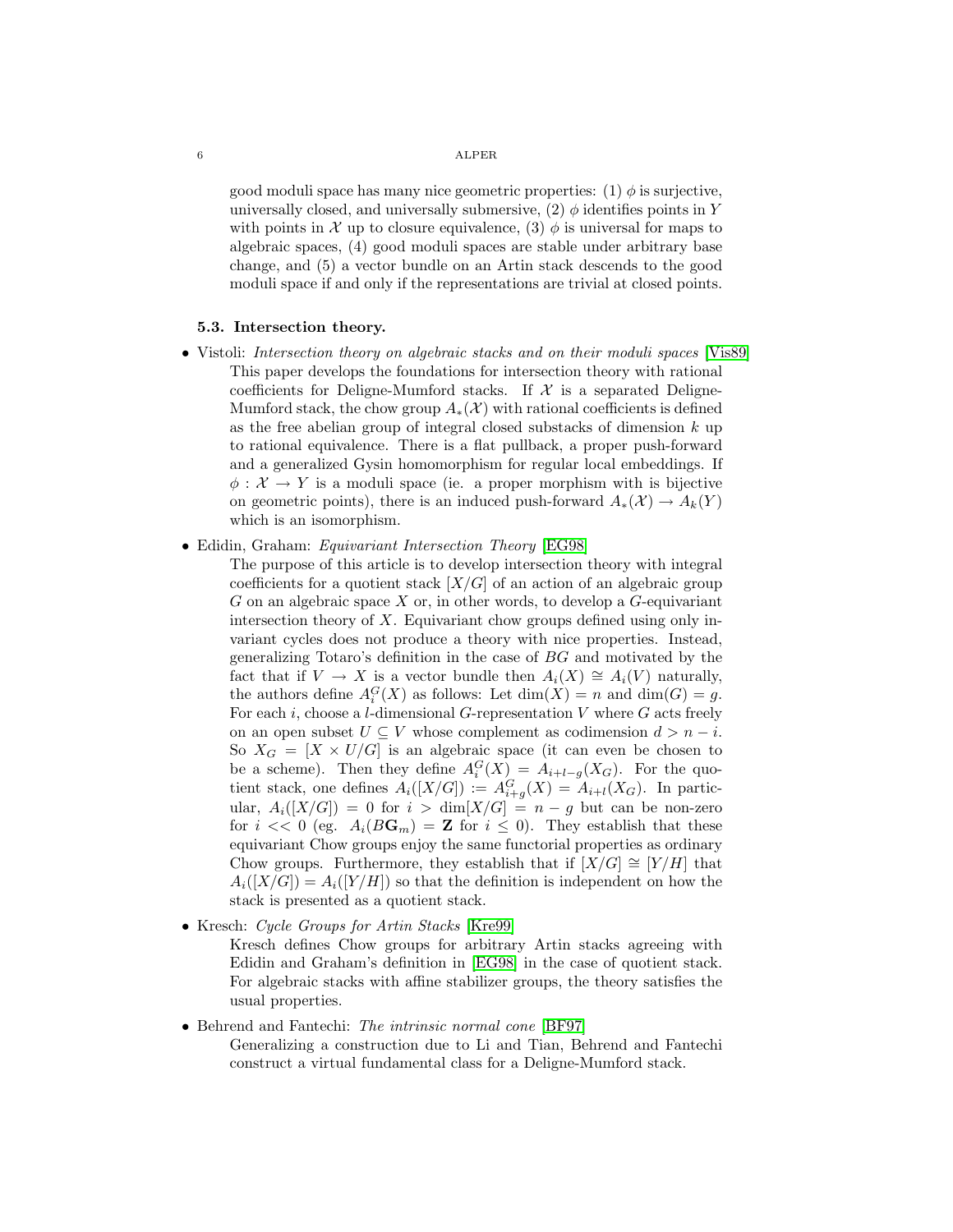**5.4. Quotient stacks.** Quotient stacks<sup>[2](#page-6-0)</sup> form a very important subclass of Artin stacks which include almost all moduli stacks studied by algebraic geometers. The geometry of a quotient stack  $[X/G]$  is the G-equivariant geometry of X. It is often easier to show properties are true for quotient stacks and some results are only known to be true for quotient stacks. The following papers address: When is an algebraic stack a global quotient stack? Is an algebraic stack "locally" a quotient stack?

• Laumon, Moret-Bailly: [\[LMB00,](#page-14-4) Chapter 6]

Chapter 6 contains several facts about the local and global structure of algebraic stacks. It is proved that an algebraic stack  $\mathcal X$  over  $S$  is a quotient stack  $[Y/G]$  with Y an algebraic space (resp. scheme, resp. affine scheme) and G a finite group if and only if there exists an algebraic space (resp. scheme, resp. affine scheme) Y' and an finite étale morphism  $Y' \to \mathcal{X}$ . It is shown that any Deligne-Mumford stack over S and  $x: \text{Spec } K \to \mathcal{X}$ admits an representable, étale and separated morphism  $\phi : [X/G] \to \mathcal{X}$ where  $G$  is a finite group acting on an affine scheme over  $S$  such that  $Spec K = [X/G] \times_{\mathcal{X}} Spec K$ . The existence of presentations with geometrically connected fibers is also discussed in detail.

- Edidin, Hassett, Kresch, Vistoli: Brauer Groups and Quotient stacks [\[EHKV01\]](#page-14-12) First, they establish some fundamental (although not very difficult) facts concerning when a given algebraic stack (always assumed finite type over a noetherian scheme in this paper) is a quotient stack. For an algebraic stack X: X is a quotient stack  $\iff$  there exists a vector bundle  $V \to \mathcal{X}$ such that for every geometric point, the stabilizer acts faithfully on the fiber  $\iff$  there exists a vector bundle  $V \to \mathcal{X}$  and a locally closed substack  $V^0 \subseteq V$  such that  $V^0$  is representable and surjects onto F. They establish that an algebraic stack is a quotient stack if there exists finite flat cover by an algebraic space. Any smooth Deligne-Mumford stack with generically trivial stabilizer is a quotient stack. They show that a  $\mathbf{G}_m$ -gerbe over a noetherian scheme X corresponding to  $\beta \in H^2(X, \mathbf{G}_m)$ is a quotient stack if and only if  $\beta$  is in the image of the Brauer map  $Br(X) \to Br'(X)$ . They use this to produce a non-separated Deligne-Mumford stack that is not a quotient stack.
- Totaro: The resolution property for schemes and stacks [\[Tot04\]](#page-15-12)

A stack has the resolution property if every coherent sheaf is the quotient of a vector bundle. The first main theorem is that if  $\mathcal X$  is a normal noetherian algebraic stack with affine stabilizer groups at closed points, then the following are equivalent: (1)  $\mathcal{X}$  has the resolution property and (2)  $\mathcal{X} = [Y/\mathrm{GL}_n]$  with Y quasi-affine. In the case X is finite type over a field, then (1) and (2) are equivalent to: (3)  $\mathcal{X} = [\text{Spec} A/G]$  with G an affine group scheme finite type over  $k$ . The implication that quotient stacks have the resolution property was proven by Thomason. The second main theorem is that if  $X$  is a smooth Deligne-Mumford stack over a field which has a finite and generically trivial stabilizer group  $I_{\mathcal{X}} \to \mathcal{X}$ and whose coarse moduli space is a scheme with affine diagonal, then  $\mathcal X$  has the resolution property. Another cool result states that if  $\mathcal X$  is a

<span id="page-6-0"></span><sup>&</sup>lt;sup>2</sup>In the literature, quotient stack often means a stack of the form  $[X/G]$  with X an algebraic space and  $G$  a subgroup scheme of  $GL_n$  rather than an arbitrary flat group scheme.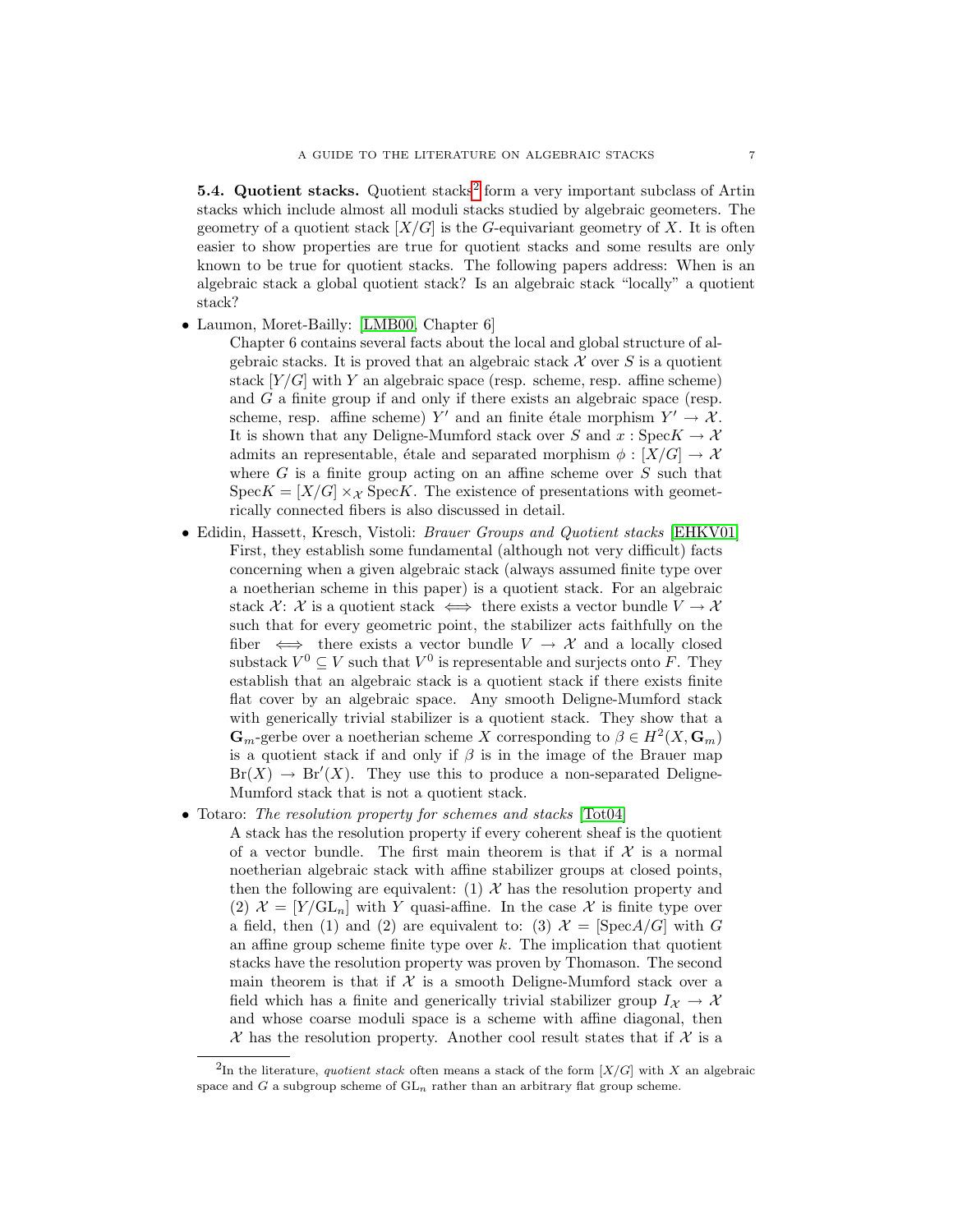noetherian algebraic stack satisfying the resolution property, then  $\mathcal X$  has affine diagonal if and only if the closed points have affine stabilizer.

• Kresch: On the Geometry of Deligne-Mumford Stacks [\[Kre09\]](#page-14-13)

This article summarizes general structure results of Deligne-Mumford stacks (of finite type over a field) and contains some interesting results concerning quotient stacks. It is shown that any smooth, separated, generically tame Deligne-Mumford stack with quasi-projective coarse moduli space is a quotient stack  $[Y/G]$  with Y quasi-projective and G an algebraic group. If  $\mathcal X$  is a Deligne-Mumford stack whose coarse moduli space is a scheme, then  $X$  is Zariski-locally a quotient stack if and only if it admits a Zariski-open covering by stack quotients of schemes by finite groups. If  $X$  is a Deligne-Mumford stack proper over a field of characteristic 0 with coarse moduli space Y, then: Y is projective and  $\mathcal X$  is a quotient stack  $\iff Y$  is projective and X possesses a generating sheaf  $\iff X$  admits a closed embedding into a smooth proper DM stack with projective coarse moduli space. This motivates a definition that a Deligne-Mumford stack is projective if there exists a closed embedding into a smooth, proper Deligne-Mumford stack with projective coarse moduli space.

• Kresch, Vistoli On coverings of Deligne-Mumford stacks and surjectivity of the Brauer map [\[KV04\]](#page-14-14)

It is shown that over a field  $k$  and for a fixed  $n$ , the following two statements are equivalent: (1) every smooth separated generically tame Deligne-Mumford stack over  $k$  of dimension  $n$  with quasi-projective moduli space is a quotient stack and (2) the Azumaya Brauer group coincides with the cohomological Brauer group for smooth quasi-projective schemes over  $k$  of dimension  $n$ .

• Kresch: Cycle Groups for Artin Stacks [\[Kre99\]](#page-14-11)

It is shown that a reduced Artin stack finite type over a field with affine stabilizer groups admits a stratification by quotient stacks.

- Abramovich-Vistoli: *Compactifying the space of stable maps* [\[AV02\]](#page-13-13) Lemma 2.2.3 establishes that for any separated Deligne-Mumford stack is étale-locally on the coarse moduli space a quotient stack  $[U/G]$  where U affine and G a finite group. [\[Ols06b,](#page-15-13) Theorem 2.12] shows in this argument G is even the stabilizer group.
- Abramovich, Olsson, Vistoli: *Tame stacks in positive characteristic* [\[AOV08\]](#page-13-10) This paper shows that a tame Artin stack is  $\acute{e}$ tale locally on the coarse moduli space a quotient stack of an affine by the stabilizer group.

• Alper: On the local quotient structure of Artin stacks [\[Alp09\]](#page-13-14)

- It is conjectured that for an Artin stack X and a closed point  $x \in \mathcal{X}$  with linearly reductive stabilizer, then there is an étale morphism  $[V / G_x] \rightarrow \mathcal{X}$ with V an algebraic space. Some evidence for this conjecture is given. A simple deformation theory argument (based on ideas in [\[AOV08\]](#page-13-10)) shows that it is true formally locally. A stack-theoretic proof of Luna's étale slice theorem is presented proving that for stacks  $\mathcal{X} = [\text{Spec} A/G]$  with G linearly reductive, then étale locally on the GIT quotient  $Spec A^G$ , X is a quotient stack by the stabilizer.
- 5.5. Cohomology.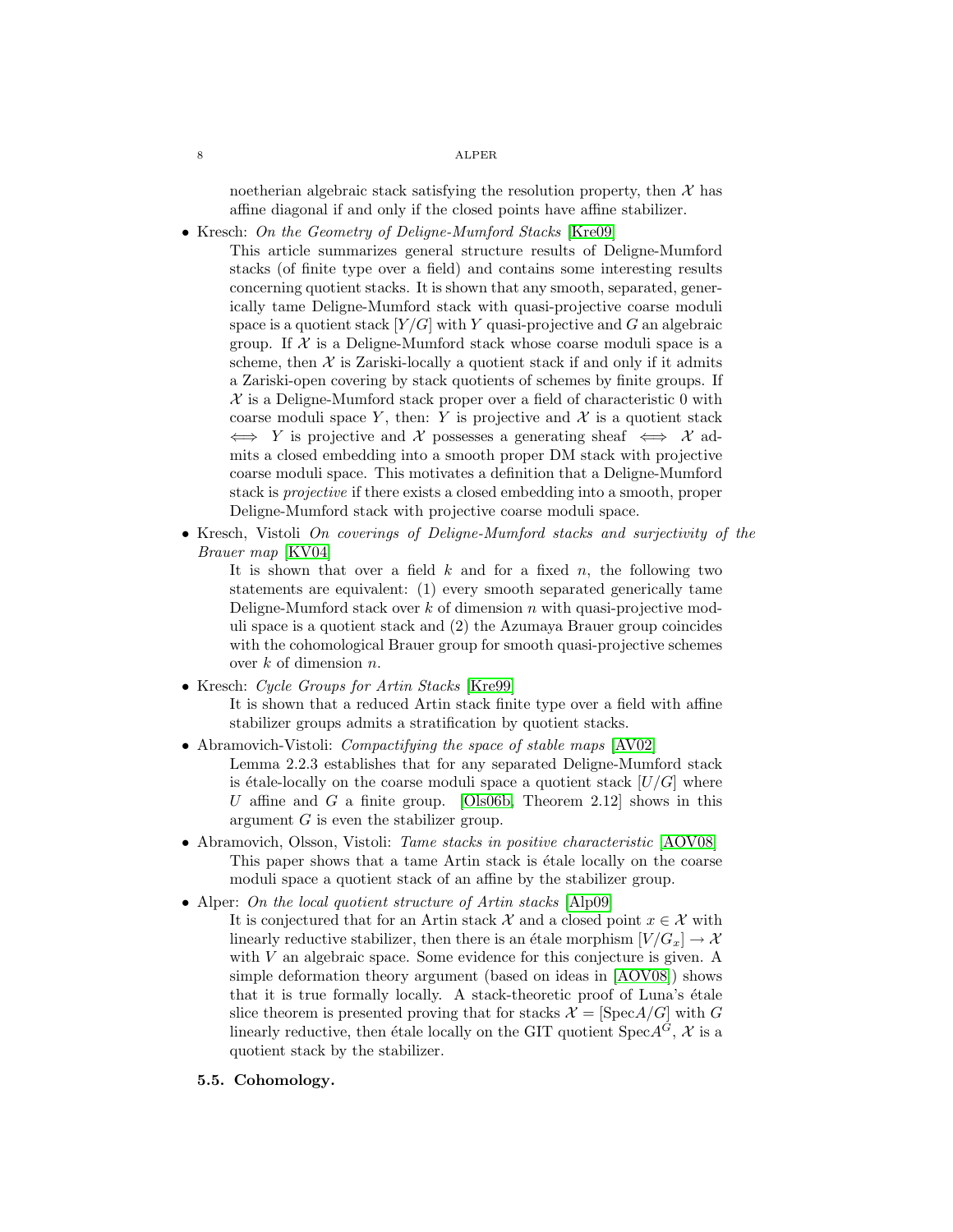• Olsson: *Sheaves on Artin stacks* [\[Ols07b\]](#page-15-4)

This paper develops the theory of quasi-coherent and constructible sheaves proving basic cohomological properties. This paper corrects a mistake in [\[LMB00\]](#page-14-4) in the functoriality of the lisse-étale site. The cotangent complex is constructed. In addition, the following theorems are proved: Grothendieck's Fundamental Theorem for proper morphisms, Grothendieck's Existence Theorem, Zariski's Connectness Theorem and finiteness theorem for proper pushoforwards of coherent and constructible sheaves.

- Behrend: *Derived l-adic categories for algebraic stacks* [\[Beh03\]](#page-13-15) Proves the Lefschetz trace formula for algebraic stacks.
- Behrend: *Cohomology of stacks* [\[Beh04\]](#page-13-16)

Defines the de Rham cohomology for differentiable stacks and singular cohomology for topological stacks.

- Faltings: Finiteness of coherent cohomology for proper fppf stacks [\[Fal03\]](#page-14-15) Proves coherence for direct images of coherent sheaves for proper morphisms.
- Abramovich, Corti, Vistoli: Twisted bundles and admissible covers [\[ACV03\]](#page-13-17) The appendix contains the proper base change theorem for  $\acute{e}t$  cohomology for tame Deligne-Mumford stacks.

5.6. Existence of finite covers by schemes. The existence of finite covers of Deligne-Mumford stacks by schemes is an important result. In intersection theory on Deligne-Mumford stacks, it is an essential ingredient in defining proper pushforward for non-representable morphisms. There are several results about  $\overline{\mathcal{M}}_g$ relying on the existence of a finite cover by a smooth scheme which was proven by Looijenga. Perhaps the first result in this direction is [\[Ses72,](#page-15-14) Theorem 6.1] which treats the equivariant setting.

- Vistoli: Intersection theory on algebraic stacks and on their moduli spaces [\[Vis89\]](#page-15-0) If  $X$  is a Deligne-Mumford stack with a moduli space (ie. a proper morphism which is bijective on geometric points), then there exists a finite morphism  $X \to \mathcal{X}$  from a scheme X.
- Laumon, Moret-Bailly: [\[LMB00,](#page-14-4) Chapter 16]

As an application of Zariski's main theorem, Theorem 16.6 establishes: if  $X$  is a Deligne-Mumford stack finite type over a noetherian scheme, then there exists a finite, surjective, generically étale morphism  $Z \to \mathcal{X}$  with Z a scheme. It is also shown in Corollary 16.6.2 that any noetherian normal algebraic space is isomorphic to the algebraic space quotient  $X'/G$  for a finite group  $G$  acting a normal scheme  $X$ .

- Edidin, Hassett, Kresch, Vistoli: *Brauer Groups and Quotient stacks* [\[EHKV01\]](#page-14-12) Theorem 2.7 states: if  $X$  is an algebraic stack of finite type over a noetherian ground scheme S, then the diagonal  $\mathcal{X} \to \mathcal{X} \times_S \mathcal{X}$  is quasi-finite if and only if there exists a finite surjective morphism  $X \to F$  from a scheme X.
- Kresch, Vistoli: On coverings of Deligne-Mumford stacks and surjectivity of the Brauer map [\[KV04\]](#page-14-14)

It is proved here that any separated Deligne-Mumford quotient stack  $\mathcal{X}$ finite type over a field with quasi-projective coarse moduli space admits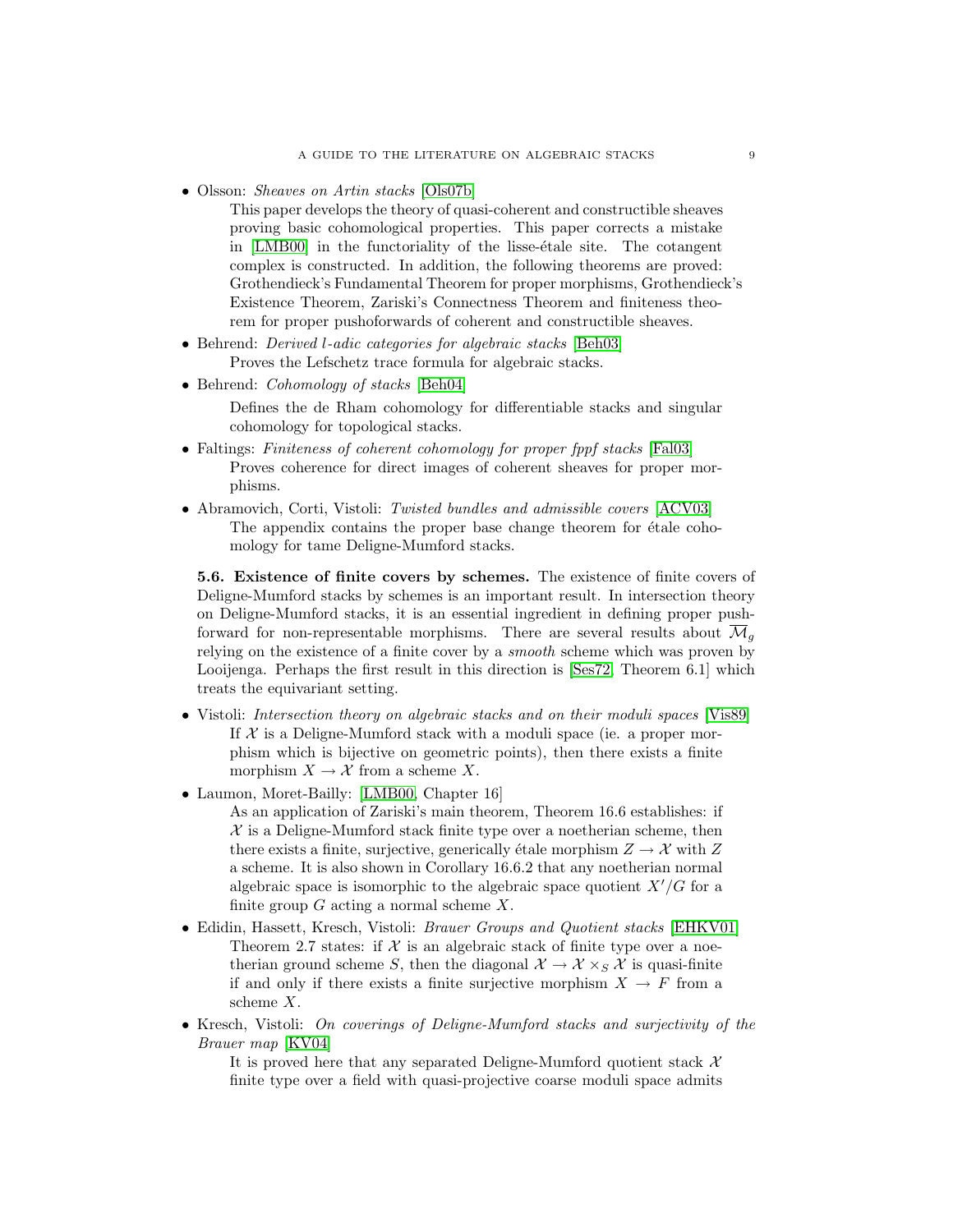a finite, flat cover by a quasi-projective scheme. If  $\mathcal X$  is smooth, then the cover can be chosen to be smooth.

• Olsson: On proper coverings of Artin stacks [\[Ols05\]](#page-15-15)

Proves that if  $X$  is an Artin stack separated and finite type over  $S$ , then there exists a proper surjective morphism  $X \to \mathcal{X}$  from a scheme X quasi-projective over S. As an application, Olsson proves coherence and constructibility of direct image sheaves under proper morphisms. As an application, he proves Grothendieck's existence theorem for proper Artin stacks.

5.7. Rigidification. Rigidification is a process for removing a flat subgroup from the inertia. For example, if  $X$  is a projective variety, the morphism from the Picard stack to the Picard scheme is a rigidification of the group of automorphism  $\mathbb{G}_m$ .

- Abramovich, Corti, Vistoli: Twisted bundles and admissible covers [\[ACV03\]](#page-13-17) Let  $X$  be an algebraic stack over  $S$  and  $H$  be a flat, finitely presented separated group scheme over S. Assume that for every object  $\xi \in \mathcal{X}(T)$ there is an embedding  $H(S) \hookrightarrow \text{Aut}_{\mathcal{X}(T)}(\xi)$  which is compatible under pullbacks in the sense that for every arrow  $\phi : \xi \to \xi'$  over  $f : T \to T'$ and  $g \in H(T)$ ,  $g \circ \phi = \phi \circ f^*g$ . Then there exists an algebraic stack  $\mathcal{X}/\!\!/H$ <br>and a morphism  $g: \mathcal{Y} \to \mathcal{Y}/\!\!/H$  which is an finit sorbe such that for every and a morphism  $\rho : \mathcal{X} \to \mathcal{X}/\!\!/H$  which is an fppf gerbe such that for every  $\xi \in \mathcal{X}(T)$ , the morphism  $\text{Aut}_{\mathcal{X}(T)}(\xi) \to \text{Aut}_{\mathcal{X}/\mathcal{H}(T)}(\xi)$  is surjective with kernel  $H(T)$ .
- Romagny: *Group actions on stacks and applications* [\[Rom05\]](#page-15-16) Discusses how group actions behave with respect to rigidifications.
- Abramovich, Graber, Visolit: Gromov-Witten theory for Deligne-Mumford stacks [\[AGV08\]](#page-13-18)

The appendix gives a summary of rigidification as in [\[ACV03\]](#page-13-17) with two alternative interpretations. This paper also contains constructions for gluing algebraic stacks along closed substacks and for taking roots of line bundles.

• Abramovich, Olsson, Vistoli: *Tame stacks in positive characteristic* ([\[AOV08\]](#page-13-10)) The appendix handles the more complicated situation where the flat subgroup stack of the inertia  $H \subseteq I_{\mathcal{X}}$  is normal but not necessarily central.

## 5.8. Stacky curves.

- Abramovich, Vistoli: *Compactifying the space of stable maps* [\[AV02\]](#page-13-13) This paper introduces twisted curves. If one defines the moduli space of stable maps into a stacks using stable curves, the result is not compact. By using maps from twisted curves, the authors define a proper moduli stack.
- Behrend, Noohi: Uniformization of Deligne-Mumford curves [\[BN06\]](#page-13-19) Proves a uniformization theorem of Deligne-Mumford analytic curves.

### 5.9. Hilbert, Quot, Hom and branchvariety stacks.

• Vistoli: The Hilbert stack and the theory of moduli of families [\[Vis91\]](#page-15-17) If  $X$  is a algebraic stack separated and locally of finite type over a locally noetherian and locally separated algebraic space S, Vistoli defines the Hilbert stack  $\mathcal{H}_{\text{ilb}}(\mathcal{F}/S)$  parameterizing finite and unramifed morphisms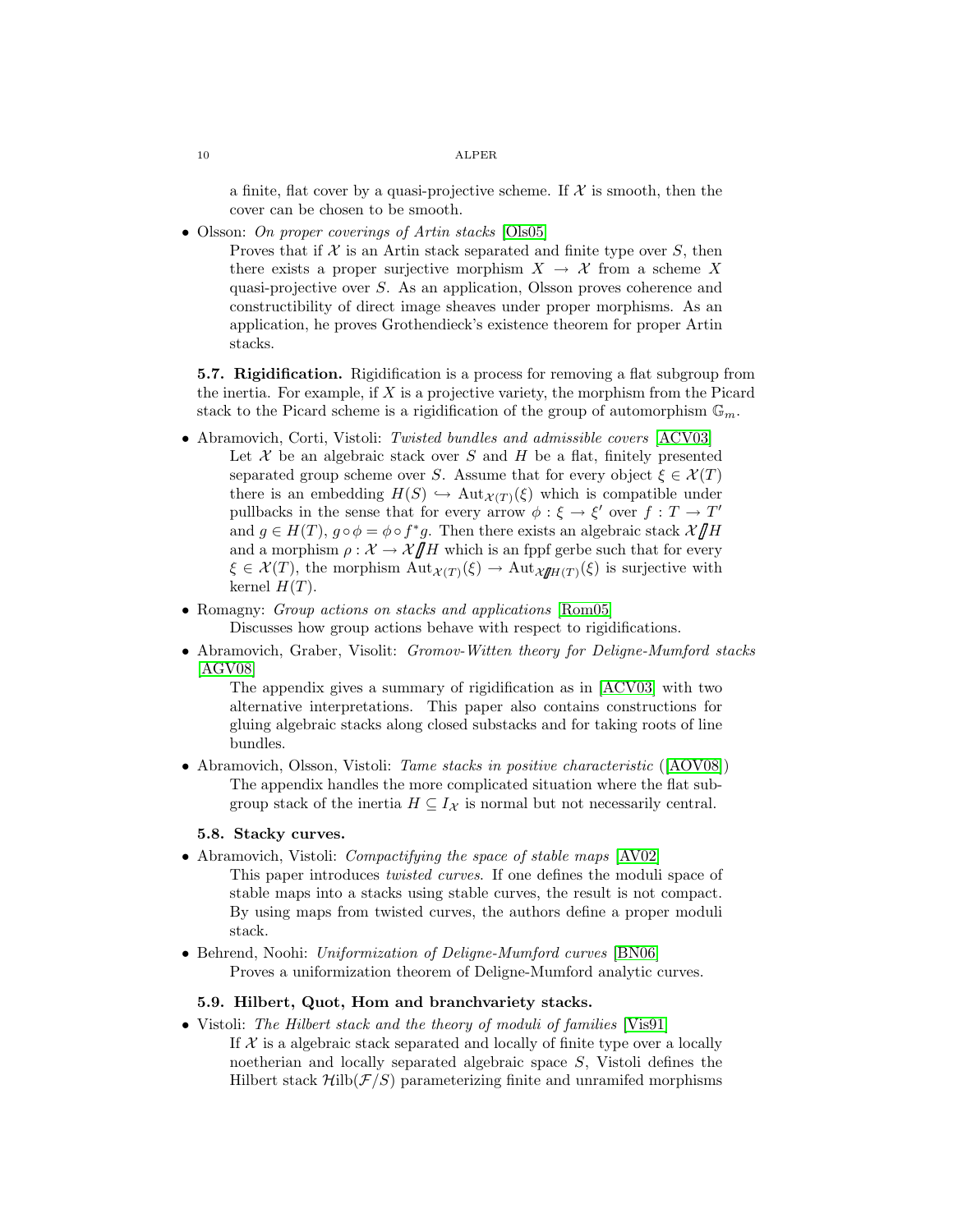from proper schemes. It is claimed without proof that  $\mathcal{H}ilb(\mathcal{F}/S)$  is an algebraic stack. As a consequence, it is proved that with  $\mathcal X$  as above, the Hom stack  $\mathcal{H}$ om<sub>S</sub>(T, X) is an algebraic stack if T is proper and flat over S.

- Olsson, Starr: *Quot functors for Deligne-Mumford stacks* [\[OS03\]](#page-15-18)
	- If  $X$  is a Deligne-Mumford stack separated and locally of finite presentation over an algebraic space S and F is a locally finitely-presented  $\mathcal{O}_{\mathcal{X}}$ module, the quot functor  $Quot(\mathcal{F}/\mathcal{X}/S)$  is represented by an algebraic space separated and locally of finite presentation over S. This paper also defines generating sheaves and proves existence of a generating sheaf for tame, separated Deligne-Mumford stacks which are global quotient stacks of a scheme by a finite group.
- Olsson: Hom-stacks and Restrictions of Scalars [\[Ols06b\]](#page-15-13)
	- Suppose  $X$  and  $Y$  are Artin stacks locally of finite presentation over an algebraic space S with finite diagonal with  $\mathcal X$  proper and flat over S such that fppf-locally on  $S, \mathcal{X}$  admits a finite finitely presented flat cover by an algebraic space. Then  $\text{Hom}_S(\mathcal{X}, \mathcal{Y})$  is an Artin stack locally of finite presentation over S.
- Alexeev and Knutson: Complete moduli spaces of branchvarieties ([\[AK06\]](#page-13-20)) They define a branchvariety of  $\mathbb{P}^n$  as a finite morphism  $X \to \mathbb{P}^n$  from a reduced scheme X. They prove that the moduli stack of branchvarieties with fixed Hilbert polynomial and total degrees of i-dimensional components is a proper Artin stack with finite stabilizer. They compare the stack of branchvarieties with the Hilbert scheme, Chow scheme and moduli space of stable maps.
- Lieblich: Remarks on the stack of coherent algebras [\[Lie06\]](#page-14-16)
	- This paper constructs a generalization of Alexeev and Knutson's stack of branch-varieties over a scheme  $Y$  by building the stack as a stack of algebras over the structure sheaf of  $Y$ . Existence proofs of Quot and Hom spaces are given.
- Starr: Artin's axioms, composition, and moduli spaces [\[Sta06\]](#page-15-9) As an application of the main result, a common generalization of Vistoli's Hilbert stack [\[Vis91\]](#page-15-17) and Alexeev and Knutson's stack of branchvarieties [\[AK06\]](#page-13-20) is provided. If  $\mathcal X$  is an algebraic stack locally of finite type over an an excellent scheme  $S$  with finite diagonal, then the stack  $H$  parameterizing morphisms  $q: T \to \mathcal{X}$  from a proper algebraic space T with a G-ample line bundle L is an Artin stack locally of finite type over S.
- Lundkvist and Skjelnes: Non-effective deformations of Grothendiecks Hilbert functor [\[LS08\]](#page-14-17)

Shows that the Hilbert functor of a non-separated scheme is not represented since there are non-effective deformations.

5.10. Toric stacks. Toric stacks provide a great class of examples and a natural testing ground for conjectures due to the dictionary between the geometry of a toric stack and the combinatorics of its stacky fan in a similar way that toric varieties provide examples and counterexamples in scheme theory.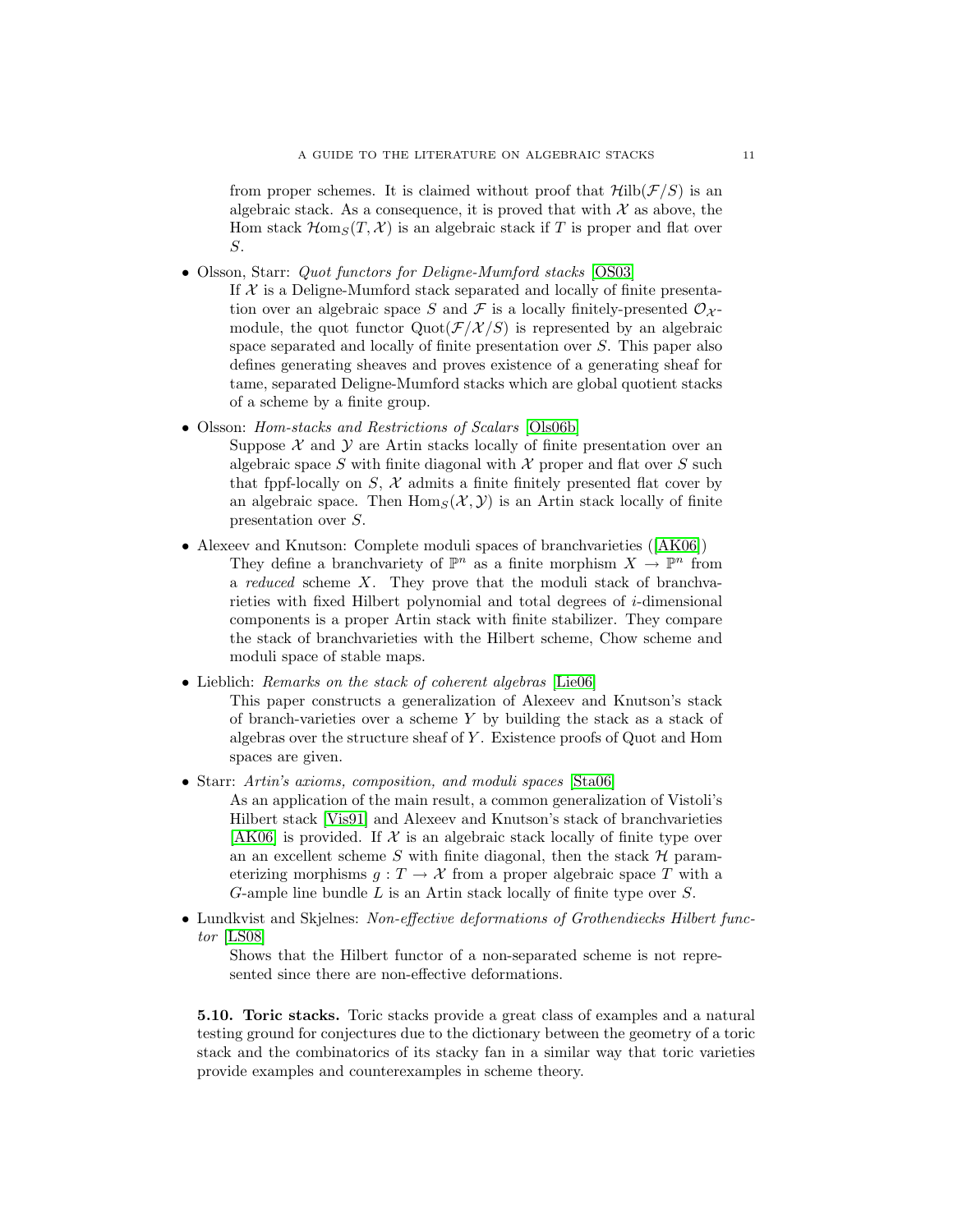• Borisov, Chen and Smith: The orbifold Chow ring of toric Deligne-Mumford stacks [\[BCS05\]](#page-13-21)

Inspired by Cox's construction for toric varieties, this paper defines smooth toric DM stacks as explicit quotient stacks associated to a combinatorial object called a stacky fan.

• Iwanari: The category of toric stacks [\[Iwa09\]](#page-14-18)

This paper defines a *toric triple* as a smooth Deligne-Mumford stack  $\mathcal{X}$ with an open immersion  $\mathbb{G}_m \hookrightarrow \mathcal{X}$  with dense image (and therefore  $\mathcal{X}$  is an orbifold) and an action  $\mathcal{X} \times \mathbb{G}_m \to \mathcal{X}$ . It is shown that there is an equivalence between the 2-category of toric triples and the 1-category of stacky fans. The relationship between toric triples and the definition of smooth toric DM stacks in [\[BCS05\]](#page-13-21) is discussed.

- Iwanari: *Integral Chow rings for toric stacks* [\[Iwa07\]](#page-14-19) Generalizes Cox's Δ-collections for toric varieties to toric orbifolds.
- Perroni: A note on toric Deligne-Mumford stacks [\[Per08\]](#page-15-19) Generalizes Cox's ∆-collections and Iwanari's paper [\[Iwa07\]](#page-14-19) to general smooth toric DM stacks.
- Fantechi, Mann, and Nironi: Smooth toric DM stacks [\[BF07\]](#page-13-22) This paper defines a smooth toric DM stack as a smooth DM stack  $\mathcal X$  with the action of a DM torus T (ie. a Picard stack isomorphic to  $T \times BG$ with G finite) having an open dense orbit isomorphic to  $\mathcal T$ . They give a "bottom-up description" and prove an equivalence between smooth toric DM stacks and stacky fans.

5.11. Theorem on formal functions and Grothendieck's Existence Theorem. These papers give generalizations of the theorem on formal functions [\[EGA,](#page-14-20) III.4.1.5] (sometimes referred to Grothendieck's Fundamental Theorem for proper morphisms) and Grothendieck's Existence Theorem [\[EGA,](#page-14-20) III.5.1.4].

- Knutson: *Algebraic spaces* [\[Knu71,](#page-14-5) Chapter V] Generalizes these theorems to algebraic spaces.
- Abramovich-Vistoli: *Compactifying the space of stable maps* [\[AV02,](#page-13-13) A.1.1] Generalizes these theorems to tame Deligne-Mumford stacks
- Olsson and Starr: *Quot functors for Deligne-Mumford stacks* [\[OS03\]](#page-15-18) Generalizes these theorems to separated Deligne-Mumford stacks.
- Olsson: On proper coverings of Artin stacks [\[Ols05\]](#page-15-15) Provides a generalization to proper Artin stacks.
- Conrad: Formal GAGA on Artin stacks [\[Con\]](#page-14-21) Provides a generalization to proper Artin stacks and proves a formal GAGA theorem.
- Olsson: *Sheaves on Artin stacks* [\[Ols07b\]](#page-15-4) Provides another proof for the generalization to proper Artin stacks.

5.12. Group actions on stacks. Actions of groups on algebraic stacks naturally appear. For instance, symmetric group  $S_n$  acts on  $\overline{\mathcal{M}}_{g,n}$  and for an action of a group G on a scheme X, the normalizer of G in  $Aut(X)$  acts on  $[X/G]$ . Furthermore, torus actions on stacks often appear in Gromov-Witten theory.

• Romagny: *Group actions on stacks and applications* [\[Rom05\]](#page-15-16)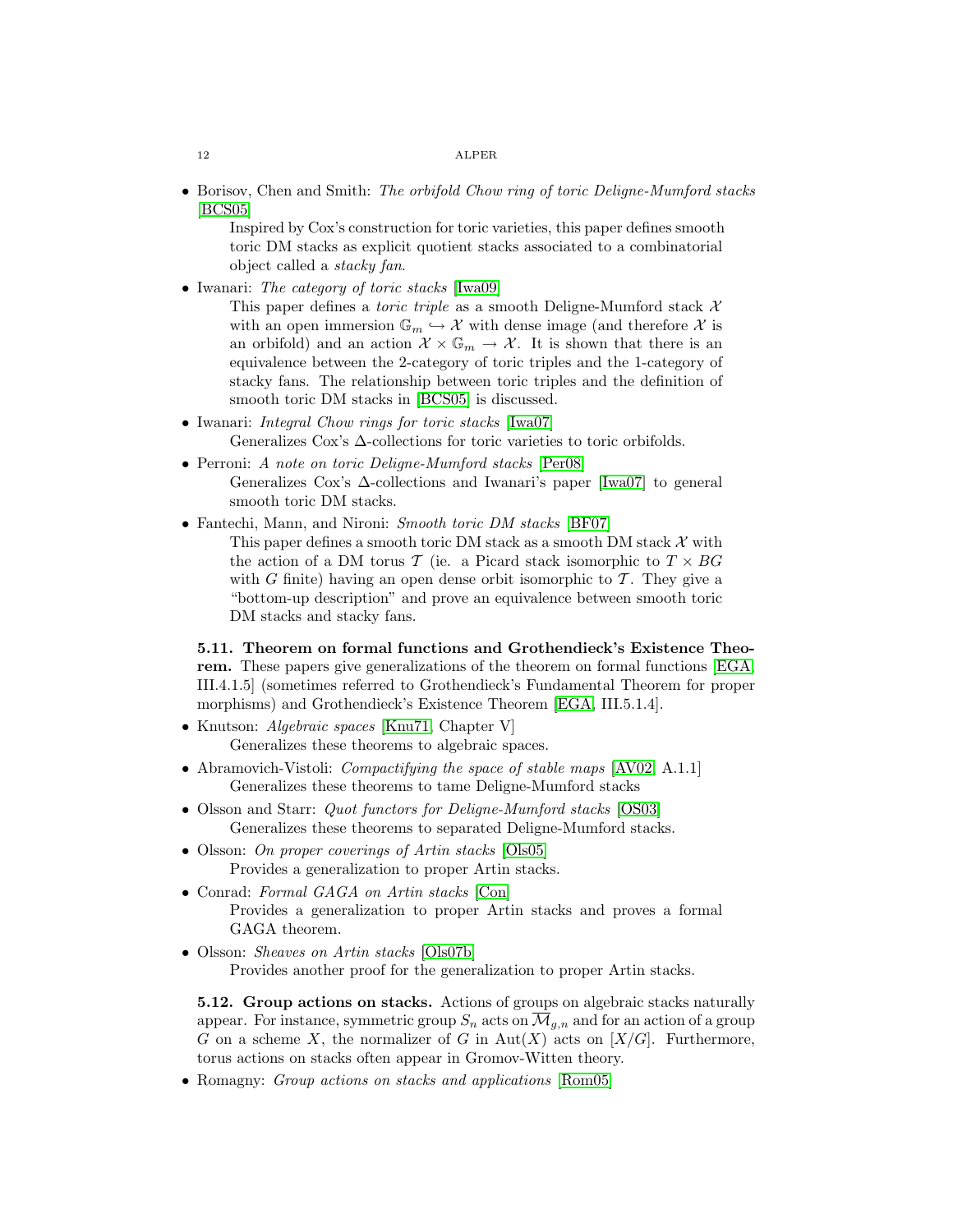This paper makes precise what it means for a group to act on an algebraic stack and proves existence of fixed points as well as existence of quotients for actions of group schemes on algebraic stacks. See also Romagny's earlier note [\[Rom03\]](#page-15-20).

5.13. Taking roots of line bundles. This useful construction was discovered independently by Cadman and by Abramovich, Graber and Vistoli. Given a scheme X with an effective Cartier divisor D, the rth root stack is an Artin stack branched over X at D with a  $\mu_r$  stabilizer over D and scheme-like away from D.

- Charles Cadman Using Stacks to Impose Tangency Conditions on Curves [\[Cad07\]](#page-13-23)
- Abramovich, Graber, Vistoli: Gromov-Witten theory for Deligne-Mumford stacks [\[AGV08\]](#page-13-18)

# 5.14. Other papers.

- Lieblich: *Moduli of twisted sheaves* [\[Lie07\]](#page-14-22)
	- This paper contains a summary of gerbes and twisted sheaves. If  $\mathcal{X} \to X$ is a  $\mu_n$ -gerbe with X a projective relative surface with smooth connected geometric fibers, it is shown that the stack of semistable  $\mathcal{X}$ -twisted sheaves is an Artin stack locally of finite presentation over S. This paper also develops the theory of associated points and purity of sheaves on Artin stacks.
- Lieblich, Osserman: Functorial reconstruction theorem for stacks [\[LO08\]](#page-14-23) Proves some surprising and interesting results on when an algebraic stack can be reconstructed from its associated functor.
- David Rydh: *Noetherian approximation of algebraic spaces and stacks* [\[Ryd09\]](#page-15-21) This paper shows that every quasi-compact algebraic stack with quasifinite diagonal can be approximated by a noetherian stack. There are applications to removing the noetherian hypothesis in results of Chevalley, Serre, Zariski and Chow.

## 6. Stacks in other fields

- Behrend and Noohi: Uniformization of Deligne-Mumford curves [\[BN06\]](#page-13-19) Gives an overview and comparison of topological, analytic and algebraic stacks.
- Behrang Noohi: Foundations of topological stacks I [\[Noo05\]](#page-15-22)
- David Metzler: *Topological and smooth stacks* [\[Met05\]](#page-15-23)

# 7. Higher stacks

- Lurie: *Higher topos theory* [\[Lur09f\]](#page-15-24)
- Lurie: Derived Algebraic Geometry I V [\[Lur09a\]](#page-14-24), [\[Lur09b\]](#page-14-25), [\[Lur09c\]](#page-14-26), [\[Lur09d\]](#page-14-27), [\[Lur09e\]](#page-14-28)
- Toën: Higher and derived stacks: a global overview  $[To\ddot{e}09]$
- Toën and Vezzosi: *Homotopical algebraic geometry I, II* [\[TV05\]](#page-15-26), [\[TV08\]](#page-15-27)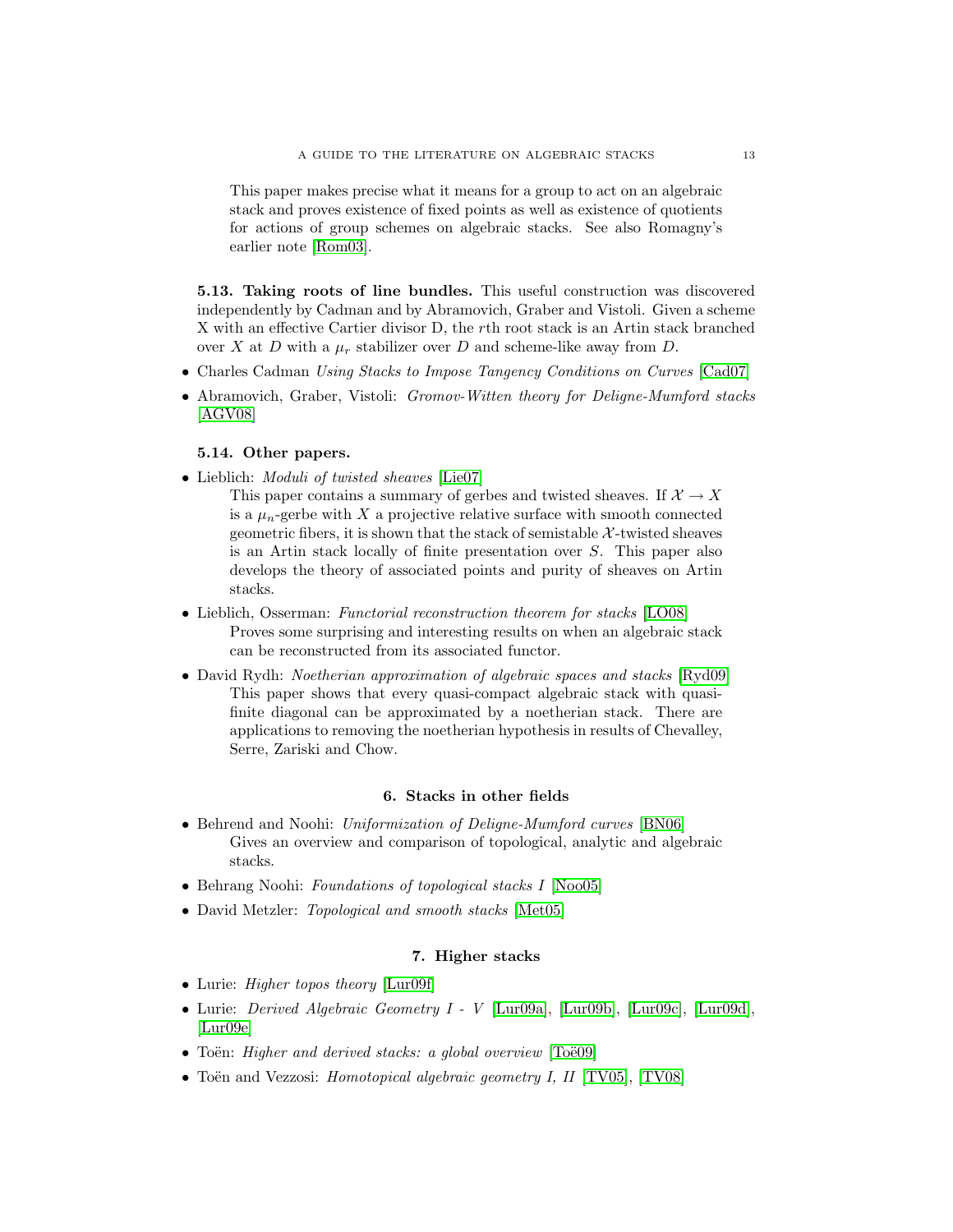#### References

- <span id="page-13-17"></span>[ACV03] Dan Abramovich, Alessio Corti, and Angelo Vistoli. Twisted bundles and admissible covers. Comm. Algebra, 31(8):3547–3618, 2003. Special issue in honor of Steven L. Kleiman.
- <span id="page-13-18"></span>[AGV08] Dan Abramovich, Tom Graber, and Angelo Vistoli. Gromov-Witten theory of Deligne-Mumford stacks. Amer. J. Math., 130(5):1337–1398, 2008.
- <span id="page-13-20"></span>[AK06] Valery Alexeev and Allen Knuston. Complete moduli spaces of branchvarieties. math.AG/06022626, 2006.
- <span id="page-13-11"></span>[Alp08] Jarod Alper. Good moduli spaces for Artin stacks. draft available on  $http://math.h$ . [stanford. edu/](http://math.stanford.edu/~jarod)  $~$  jarod, 2008.
- <span id="page-13-14"></span>[Alp09] Jarod Alper. On the local quotient structure of Artin stacks. draft available on [http:](http://math.stanford.edu/~jarod)  $\frac{1}{\sqrt{2}}$  math. stanford. edu $\frac{1}{\sqrt{2}}$  jarod, 2009.

<span id="page-13-10"></span>[AOV08] Dan Abramovich, Martin Olsson, and Angelo Vistoli. Tame stacks in positive characteristic. Ann. Inst. Fourier (Grenoble), 58(4):1057–1091, 2008.

- <span id="page-13-2"></span>[Art69a] M. Artin. Algebraic approximation of structures over complete local rings. Inst. Hautes  $Études Sci. Publ. Math., (36):23–58, 1969.$
- <span id="page-13-3"></span>[Art69b] M. Artin. Algebraization of formal moduli. I. In Global Analysis (Papers in Honor of K. Kodaira), pages 21–71. Univ. Tokyo Press, Tokyo, 1969.
- <span id="page-13-4"></span>[Art69c] M. Artin. The implicit function theorem in algebraic geometry. In Algebraic Geometry (Internat. Colloq., Tata Inst. Fund. Res., Bombay, 1968), pages 13–34. Oxford Univ. Press, London, 1969.
- <span id="page-13-5"></span>[Art70] M. Artin. Algebraization of formal moduli. II. Existence of modifications. Ann. of Math. (2), 91:88–135, 1970.
- <span id="page-13-6"></span>[Art71a] M. Artin. Construction techniques for algebraic spaces. In Actes du Congrès International des Mathématiciens (Nice, 1970), Tome 1, pages 419-423. Gauthier-Villars, Paris, 1971.
- <span id="page-13-7"></span>[Art71b] Michael Artin. Algebraic spaces. Yale University Press, New Haven, Conn., 1971. A James K. Whittemore Lecture in Mathematics given at Yale University, 1969, Yale Mathematical Monographs, 3.
- <span id="page-13-8"></span>[Art73] Michael Artin. Théorèmes de représentabilité pour les espaces algébriques. Les Presses de l'Université de Montréal, Montreal, Que., 1973. En collaboration avec Alexandru Lascu et Jean-François Boutot, Séminaire de Mathématiques Supérieures, No. 44 (Été, 1970).
- <span id="page-13-0"></span>[Art74] M. Artin. Versal deformations and algebraic stacks. *Invent. Math.*, 27:165–189, 1974.
- <span id="page-13-13"></span>[AV02] Dan Abramovich and Angelo Vistoli. Compactifying the space of stable maps. J. Amer. Math. Soc., 15(1):27–75 (electronic), 2002.
- <span id="page-13-1"></span>[BCE+] Kai Behrend, Brian Conrad, Dan Edidin, Barbara Fantechi, William Fulton, Lothar Göttsche, and Andrew Kresch. Algebraic stacks. http://www.math.uzh.ch/index.  $php$ ? $pr_$  vo\_det&key1=1287&key2=580&no\_cache=1  $(in$   $progress).$
- <span id="page-13-21"></span>[BCS05] Lev A. Borisov, Linda Chen, and Gregory G. Smith. The orbifold Chow ring of toric Deligne-Mumford stacks. J. Amer. Math. Soc., 18(1):193–215 (electronic), 2005.
- <span id="page-13-15"></span>[Beh03] Kai A. Behrend. Derived l-adic categories for algebraic stacks. Mem. Amer. Math. Soc., 163(774):viii+93, 2003.
- <span id="page-13-16"></span>[Beh04] K. Behrend. Cohomology of stacks. In *Intersection theory and moduli*, ICTP Lect. Notes, XIX, pages 249–294 (electronic). Abdus Salam Int. Cent. Theoret. Phys., Trieste, 2004.
- <span id="page-13-12"></span>[BF97] K. Behrend and B. Fantechi. The intrinsic normal cone. Invent. Math., 128(1):45–88, 1997.
- <span id="page-13-22"></span>[BF07] Fabio Nironi Barbara Fantechi, Etienne Mann. Smooth toric dm stacks. math.AG/0708.1254, 2007.
- <span id="page-13-19"></span>[BN06] Kai Behrend and Behrang Noohi. Uniformization of Deligne-Mumford curves. J. Reine Angew. Math., 599:111–153, 2006.
- <span id="page-13-23"></span>[Cad07] Charles Cadman. Using stacks to impose tangency conditions on curves. Amer. J. Math., 129(2):405–427, 2007.
- <span id="page-13-9"></span>[CdJ02] Brian Conrad and A. J. de Jong. Approximation of versal deformations. J. Algebra, 255(2):489–515, 2002.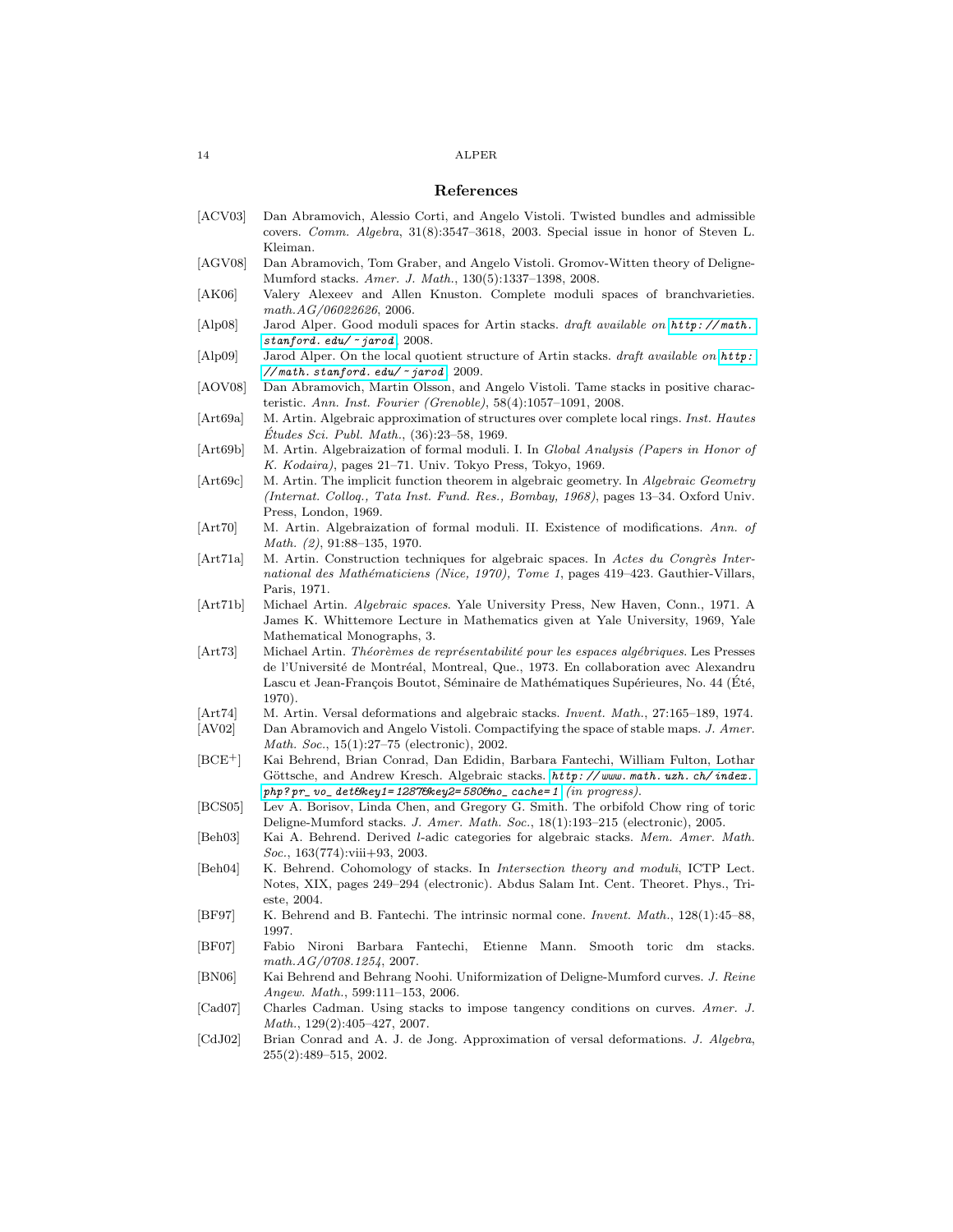- <span id="page-14-21"></span>[Con] Brian Conrad. Formal gaga for artin stacks. [http: // www. math. lsa. umich. edu/](http://www.math.lsa.umich.edu/~bdconrad/papers/formalgaga.pdf) ~ [bdconrad/ papers/ formalgaga. pdf](http://www.math.lsa.umich.edu/~bdconrad/papers/formalgaga.pdf) .
- <span id="page-14-9"></span>[Con05] Brian Conrad. Keel-mori theorem via stacks. [http: // www. math. lsa. umich. edu/](http://www.math.lsa.umich.edu/~bdconrad/papers/coarsespace.pdf) ~ [bdconrad/ papers/ coarsespace. pdf](http://www.math.lsa.umich.edu/~bdconrad/papers/coarsespace.pdf) , 2005.
- <span id="page-14-3"></span>[DM69] P. Deligne and D. Mumford. The irreducibility of the space of curves of given genus. Inst. Hautes Études Sci. Publ. Math., (36):75–109, 1969.
- <span id="page-14-2"></span>[Edi00] Dan Edidin. Notes on the construction of the moduli space of curves. In Recent progress in intersection theory (Bologna, 1997), Trends Math., pages 85-113. Birkhäuser Boston, Boston, MA, 2000.
- <span id="page-14-1"></span>[Edi03] Dan Edidin. What is a stack? Notices Amer. Math. Soc., 50(4):458–459, 2003.
- <span id="page-14-10"></span>[EG98] Dan Edidin and William Graham. Equivariant intersection theory. Invent. Math., 131(3):595–634, 1998.
- <span id="page-14-20"></span>[EGA] Jean Dieudonné and Alexandre Grothendieck. Éléments de géométrie algébrique. *Inst.* Hautes Études Sci. Publ. Math., 4, 8, 11, 17, 20, 24, 28, 32, 1961-1967.
- <span id="page-14-12"></span>[EHKV01] Dan Edidin, Brendan Hassett, Andrew Kresch, and Angelo Vistoli. Brauer groups and quotient stacks. Amer. J. Math., 123(4):761–777, 2001.
- <span id="page-14-15"></span>[Fal03] Gerd Faltings. Finiteness of coherent cohomology for proper fppf stacks. J. Algebraic Geom., 12(2):357–366, 2003.
- <span id="page-14-0"></span>[Fan01] Barbara Fantechi. Stacks for everybody. In European Congress of Mathematics, Vol. I (Barcelona, 2000), volume 201 of Progr. Math., pages 349-359. Birkhäuser, Basel, 2001.
- <span id="page-14-6"></span>[Gir65] Jean Giraud. Cohomologie non abélienne. C. R. Acad. Sci. Paris, 260:2666–2668, 1965.
- <span id="page-14-19"></span><span id="page-14-18"></span>[Iwa07] Isamu Iwanari. Integral chow rings of toric stacks. math. $AG/0705.3524$ , 2007. [Iwa09] Isamu Iwanari. The category of toric stacks. Compos. Math., 145(3):718–746, 2009.
- <span id="page-14-8"></span>[KM97] Seán Keel and Shigefumi Mori. Quotients by groupoids. Ann. of Math. (2), 145(1):193– 213, 1997.
- <span id="page-14-5"></span>[Knu71] Donald Knutson. Algebraic spaces. Springer-Verlag, Berlin, 1971. Lecture Notes in Mathematics, Vol. 203.
- <span id="page-14-11"></span>[Kre99] Andrew Kresch. Cycle groups for Artin stacks. Invent. Math., 138(3):495–536, 1999.
- <span id="page-14-13"></span>[Kre09] Andrew Kresch. On the geometry of Deligne-Mumford stacks. In Algebraic geometry— Seattle 2005. Part 1, volume 80 of Proc. Sympos. Pure Math., pages 259–271. Amer. Math. Soc., Providence, RI, 2009.
- <span id="page-14-7"></span>[KS74] G. M. Kelly and Ross Street. Review of the elements of 2-categories. In Category Seminar (Proc. Sem., Sydney, 1972/1973), pages 75–103. Lecture Notes in Math., Vol. 420. Springer, Berlin, 1974.
- <span id="page-14-14"></span>[KV04] Andrew Kresch and Angelo Vistoli. On coverings of Deligne-Mumford stacks and surjectivity of the Brauer map. Bull. London Math. Soc., 36(2):188–192, 2004.
- <span id="page-14-16"></span>[Lie06] Max Lieblich. Remarks on the stack of coherent algebras. Int. Math. Res. Not., pages Art. ID 75273, 12, 2006.
- <span id="page-14-22"></span>[Lie07] Max Lieblich. Moduli of twisted sheaves. Duke Math. J., 138(1):23-118, 2007.
- <span id="page-14-4"></span>[LMB00] Gérard Laumon and Laurent Moret-Bailly. Champs algébriques, volume 39 of Ergebnisse der Mathematik und ihrer Grenzgebiete. 3. Folge. A Series of Modern Surveys in Mathematics [Results in Mathematics and Related Areas. 3rd Series. A Series of Modern Surveys in Mathematics]. Springer-Verlag, Berlin, 2000.
- <span id="page-14-23"></span>[LO08] Max Lieblich and Brian Osserman. Functorial reconstruction theorem for stacks. math.AG/0807.4562, 2008.
- <span id="page-14-17"></span>[LS08] Christian Lundkvist and Roy Skjelnes. Non-effective deformations of Grothendieck's Hilbert functor. Math. Z., 258(3):513–519, 2008.
- <span id="page-14-24"></span>[Lur09a] Jacob Lurie. Derived algebraic geometry I: Stable infinity categories. [http: //](http://www-math.mit.edu/~lurie/papers/DAG-I.pdf) www-math. mit. edu/ ~ [lurie/ papers/ DAG-I. pdf](http://www-math.mit.edu/~lurie/papers/DAG-I.pdf) , 2009.
- <span id="page-14-25"></span>[Lur09b] Jacob Lurie. Derived algebraic geometry II: Noncommutative algebra. [http: //](http://www-math.mit.edu/~lurie/papers/DAG-II.pdf) www-math. mit. edu/ ~ [lurie/ papers/ DAG-II. pdf](http://www-math.mit.edu/~lurie/papers/DAG-II.pdf) , 2009.
- <span id="page-14-26"></span>[Lur09c] Jacob Lurie. Derived algebraic geometry III: Commutative algebra. [http: //](http://www-math.mit.edu/~lurie/papers/DAG-III.pdf) www-math. mit. edu/ ~ [lurie/ papers/ DAG-III. pdf](http://www-math.mit.edu/~lurie/papers/DAG-III.pdf) , 2009.
- <span id="page-14-27"></span>[Lur09d] Jacob Lurie. Derived algebraic geometry IV: Deformation theory. [http: // www-math.](http://www-math.mit.edu/~lurie/papers/DAG-IV.pdf)  $mit.$  edu/  $\sim$  lurie/ papers/DAG-IV. pdf, 2009.
- <span id="page-14-28"></span>[Lur09e] Jacob Lurie. Derived algebraic geometry V: Structured spaces. [http: // www-math.](http://www-math.mit.edu/~lurie/papers/DAG-V.pdf)  $mit.$  edu/  $\sim$  lurie/papers/DAG-V. pdf, 2009.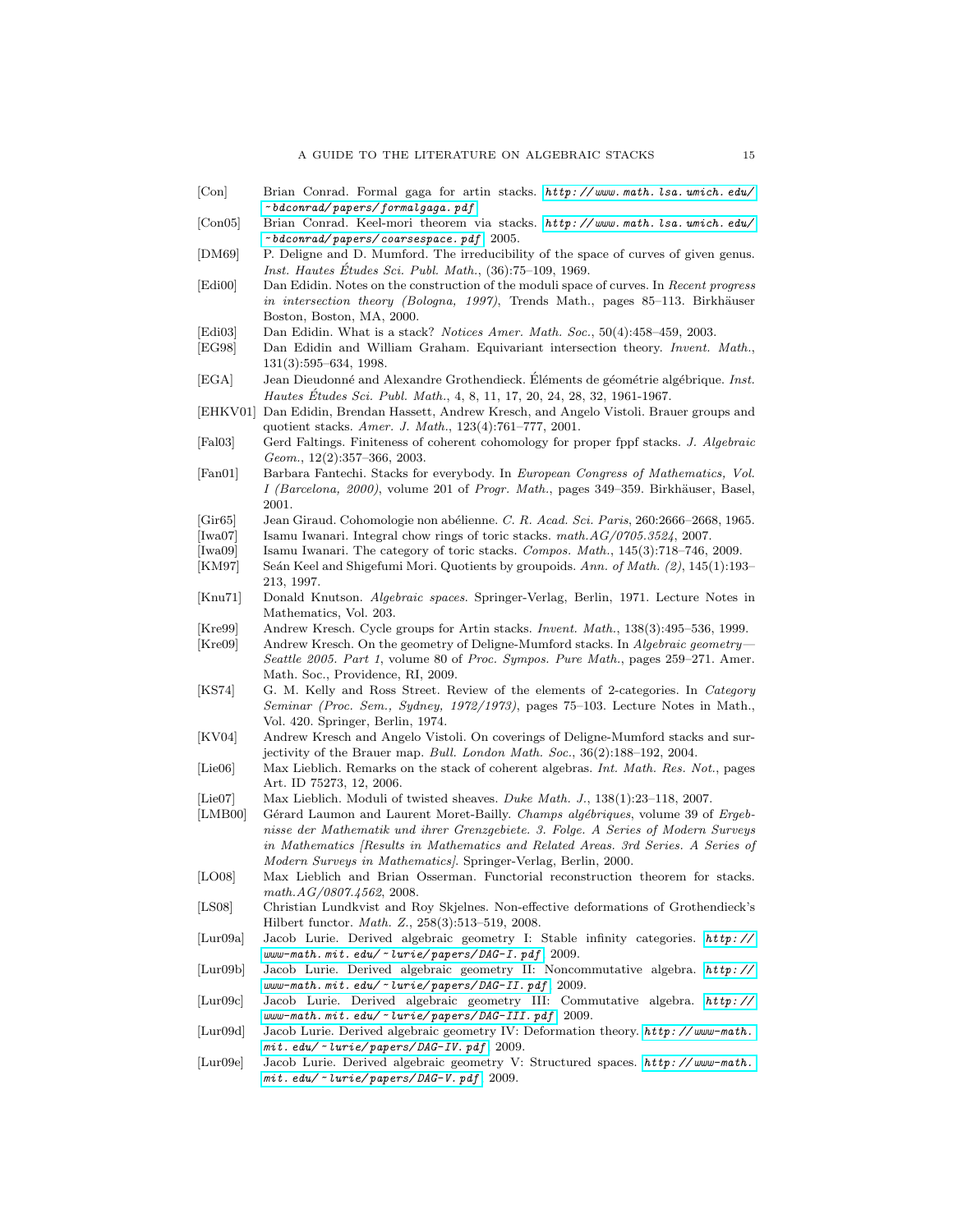<span id="page-15-27"></span><span id="page-15-26"></span><span id="page-15-25"></span><span id="page-15-24"></span><span id="page-15-23"></span><span id="page-15-22"></span><span id="page-15-21"></span><span id="page-15-20"></span><span id="page-15-19"></span><span id="page-15-18"></span><span id="page-15-17"></span><span id="page-15-16"></span><span id="page-15-15"></span><span id="page-15-14"></span><span id="page-15-13"></span><span id="page-15-12"></span><span id="page-15-11"></span><span id="page-15-10"></span><span id="page-15-9"></span><span id="page-15-8"></span><span id="page-15-7"></span><span id="page-15-6"></span><span id="page-15-5"></span><span id="page-15-4"></span><span id="page-15-3"></span><span id="page-15-2"></span><span id="page-15-1"></span><span id="page-15-0"></span>

| $\left[$ Lur $09f\right]$      | Jacob Lurie. Higher topos theory, volume 170 of Annals of Mathematics Studies.<br>Princeton University Press, Princeton, NJ, 2009.                                                                                                              |
|--------------------------------|-------------------------------------------------------------------------------------------------------------------------------------------------------------------------------------------------------------------------------------------------|
| [Met05]<br>Mum65               | David Metzler. Topological and smooth stacks. math. DG/0306176, 2005.<br>David Mumford. Picard groups of moduli problems. In Arithmetical Algebraic Ge-<br>ometry (Proc. Conf. Purdue Univ., 1963), pages 33-81. Harper & Row, New York,        |
| [Noo05]<br>$ O_s05 $           | 1965.<br>Behrang Noohi. Foundations of topological stacks I. $mathAG/0503247v1$ , 2005.<br>Martin C. Olsson. On proper coverings of Artin stacks. Adv. Math., 198(1):93-106,                                                                    |
| Ols06a                         | 2005.<br>Martin Olsson. Deformation theory of representable morphisms of algebraic stacks.                                                                                                                                                      |
| OIs06b                         | <i>Math. Z.</i> , $253(1):25-62$ , $2006$ .<br>Martin Olsson. Hom-stacks and restriction of scalars. Duke Math. J., 134(1):139–164,                                                                                                             |
| Ols07a                         | 2006.                                                                                                                                                                                                                                           |
| OIs07b                         | $//math. between eye. edu/~anton/written/Stacks/Stacks.pdf, 2007.$<br>Martin Olsson. Sheaves on Artin stacks. J. Reine Angew. Math., 603:55-112, 2007.                                                                                          |
| OS03                           | Martin Olsson and Jason Starr. Quot functors for Deligne-Mumford stacks. Comm.<br>$Algebra$ , $31(8)$ :4069–4096, 2003. Special issue in honor of Steven L. Kleiman.                                                                            |
| Per08                          | Fabio Perroni. A note on toric Deligne-Mumford stacks. Tohoku Math. J. $(2)$ ,<br>$60(3):441-458, 2008.$                                                                                                                                        |
| [Rom03]                        | Matthieu Romagny. A note on group actions on algebraic stacks. $mathAG/0305243$ ,<br>2003.                                                                                                                                                      |
| $\vert$ Rom $05\vert$          | Matthieu Romagny. Group actions on stacks and applications. <i>Michigan Math. J.</i> ,<br>$53(1):209-236, 2005.$                                                                                                                                |
| $\lbrack \text{Ryd07} \rbrack$ | David Rydh. Existence of quotients by finite groups and coarse moduli spaces.<br>math.AG/0708.3333, 2007.                                                                                                                                       |
| $\vert$ Ryd09 $\vert$          | David<br>Rydh.<br>Noetherian<br>approximation<br>- of<br>algebraic<br>stacks.<br>spaces<br>and<br>math.AG/0904.0227, 2009.                                                                                                                      |
| $ {\rm Sch68} $                | Michael Schlessinger. Functors of Artin rings. Trans. Amer. Math. Soc., 130:208-222,<br>1968.                                                                                                                                                   |
| Ses72                          | C. S. Seshadri. Quotient spaces modulo reductive algebraic groups. Ann. of Math. (2),<br>95:511-556; errata, ibid. (2) 96 (1972), 599, 1972.                                                                                                    |
| $ {\rm SGA1} $                 | Alexandre Grothendieck. Revêtements etales et groupe fondamental (SGA 1), volume<br>224 of <i>Lecture notes in mathematics</i> . Springer-Verlag, 1971.                                                                                         |
| [SGA4]                         | J.L. Verdier M. Artin, A. Grothendieck. Theorie de Topos et Cohomologie Etale des<br>Schemas I, II, III, volume 269, 270, 305 of Lecture Notes in Mathematics. Springer,<br>1971.                                                               |
| [Sta06]                        | Jason Starr. Artin's axioms, composition and moduli spaces. $mathAG/0602646$ , 2006.<br>[STACKS] The stacks project authors. Stacks project. http://math.columbia.edu/algebraic_                                                                |
| [Toe09]                        | $geometry / stacks - git.$<br>Bertrand Toen. Higher and derived stacks: a global overview. In Algebraic geometry—<br>Seattle 2005. Part 1, volume 80 of Proc. Sympos. Pure Math., pages 435–487. Amer.<br>Math. Soc., Providence, RI, 2009.     |
| $[\text{Tot}04]$               | Burt Totaro. The resolution property for schemes and stacks. J. Reine Angew. Math.,<br>$577:1 - 22, 2004.$                                                                                                                                      |
| [TV05]                         | Bertrand Toën and Gabriele Vezzosi. Homotopical algebraic geometry. I. Topos theory.<br>Adv. Math., 193(2):257-372, 2005.                                                                                                                       |
| [TV08]                         | Bertrand Toën and Gabriele Vezzosi. Homotopical algebraic geometry. II. Geometric<br>stacks and applications. Mem. Amer. Math. Soc., $193(902):x+224$ , 2008.                                                                                   |
| $ V$ is $89 $                  | Angelo Vistoli. Intersection theory on algebraic stacks and on their moduli spaces.<br><i>Invent. Math.</i> , $97(3):613-670$ , 1989.                                                                                                           |
| $\left[\mathrm{Vis91}\right]$  | Angelo Vistoli. The Hilbert stack and the theory of moduli of families. In Geometry<br>Seminars, 1988–1991 (Italian) (Bologna, 1988–1991), pages 175–181. Univ. Stud.                                                                           |
| $ {\rm Vis05} $                | Bologna, Bologna, 1991.<br>Angelo Vistoli. Grothendieck topologies, fibered categories and descent theory. In Fun-<br>damental algebraic geometry, volume 123 of Math. Surveys Monogr., pages 1-104.<br>Amer. Math. Soc., Providence, RI, 2005. |